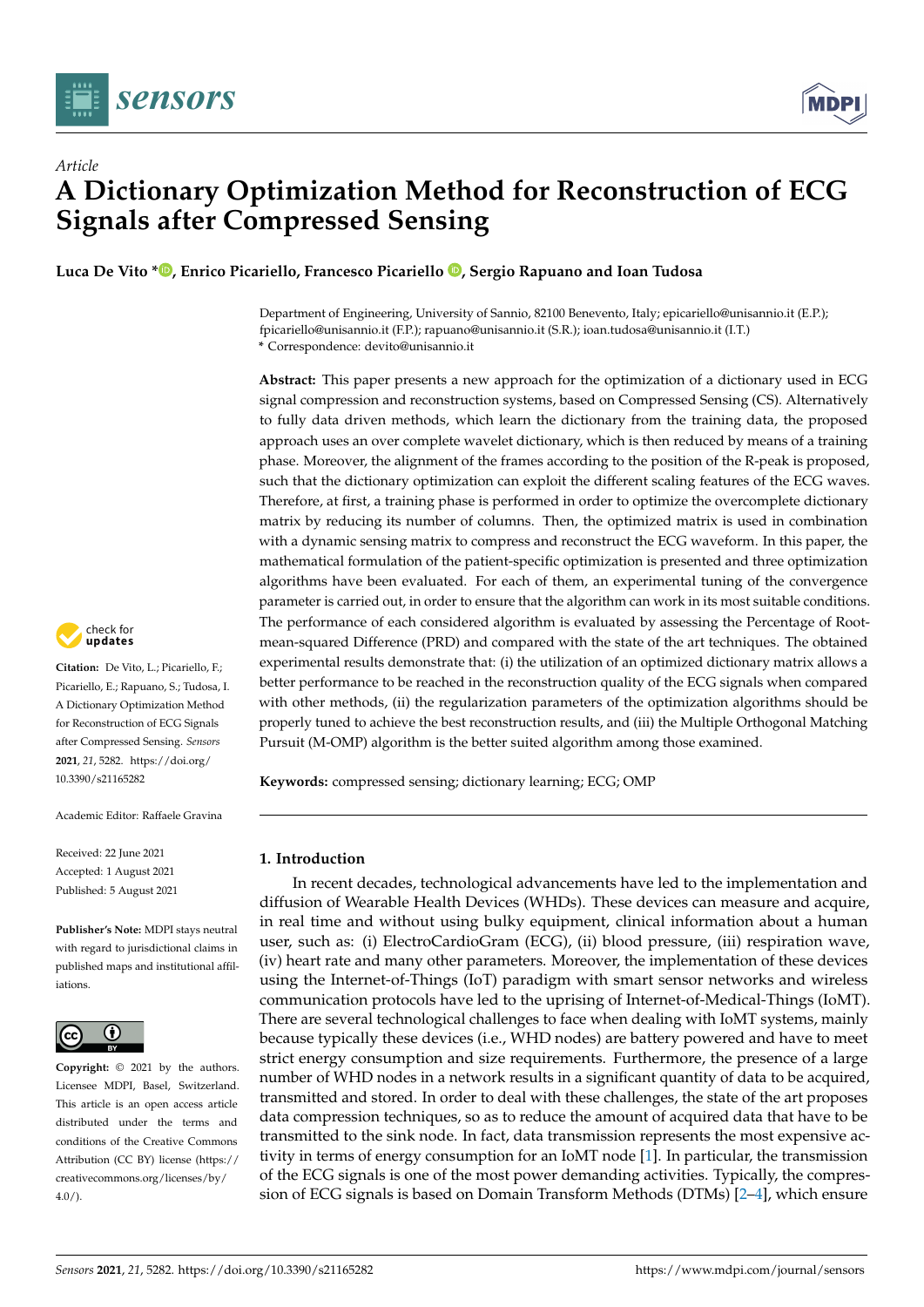almost no information loss of the clinical information of the patient, but these methods require a high computational loads at the WHD nodes, which translates to a higher power consumption. In order to overcome this bottleneck, lossy compression methods based on Compressed Sensing (CS) have been developed and proposed in the literature to be used on WHDs. In particular, digital CS methods require low computational loads in the compression step of ECG signals, and a higher one in the reconstruction step. For these reasons, the compression step can be performed directly on WHD by means of CS, while the latter can be achieved by the receiving node that has enough computation power, without energy consumption constraints (e.g., PC, server). In [\[5\]](#page-20-3), the authors compare a CS-based method for energy-efficient real-time ECG compression with several state of the art Discrete Wavelet Transform (DWT)-based compression methods. The authors present results which demonstrate that, even if the reconstruction quality of CS-based compression is lower than the classical DWT methods, it ensures a much higher energy efficiency and a lower computational load at the sink node, making it suitable for real-time ECG compression and decompression for remote healthcare services. In [\[6\]](#page-20-4), the authors compared two lossy compression methods: CS compression vs. the Set Partitioning In Hierarchical Trees (SPIHT) algorithm. The performance of CS is lower when compared to SPIHT, but the CS-based method proposed in [\[6\]](#page-20-4) exhibits lower distortion on the reconstructed ECG signal and lower power consumption, making it very appealing for applications with tight constraints such as those required for WHDs.

An important aspect is that the reconstruction quality of CS methods depends on how the sensing matrix and the dictionary matrix are chosen. Typically, random matrices based on well-known probability functions, such as Gaussian, Bernoulli, or Rademacher, are used as sensing matrices [\[6–](#page-20-4)[9\]](#page-20-5).

Alternatively to random matrices, which require the generation of random numbers in the WHD, recently deterministic matrices have been also proposed with performances in some cases better than random matrices. Regarding dictionary matrices, they are used for the reconstruction of the signal by the receiver node. The most utilized ones are based on domain transformation such as: Discrete Cosine Transform (DCT), Discrete Wavelet Transform (DWT) and Discrete Fourier Transform (DFT) [\[10,](#page-20-6)[11\]](#page-20-7).

Lately, in order to improve the reconstruction performance of the CS-based ECG signal acquisition, several authors explored the possibility of using a dictionary matrix trained and adapted to a specific patient. This approach is defined in the literature as Dictionary Learning (DL) and it aims to find a proper representation of datasets by means of reduced dimension dictionaries, adapted to the patient-specific ECG signal morphology [\[12\]](#page-20-8). In [\[13\]](#page-20-9), the performance improvement due to the application of dictionary learning techniques to ECG signals is described. The authors compare the performance of an agnostic learned dictionary and a patient-specific learned dictionary, with two untrained dictionaries. The results show that DL, in particular when tuned on a single patient, helps to improve, considerably, the reconstruction quality of the ECG signal. Similarly, the advantages of DL are also demonstrated in [\[14\]](#page-20-10), where the authors propose an ECG compression method where the dictionary contains segments of the ECG signal of the patient. Typically, DL techniques are applied to overcomplete dictionaries; this is due to the fact that the subspaces used for data description are usually greater than the signal dimension. This means that the observed processes are sparse in the set of all possible cases. So, the goal of DL is to find these subspaces in order to efficiently represent the compressed signals. The state of the art of DL methods can be divided into three major groups [\[12\]](#page-20-8): (i) the probabilistic learning methods, (ii) the learning methods based on clustering or vector quantization, and (iii) the learning methods for dictionaries with particular construction, typically driven by a priori knowledge of the signal structure. The work presented in [\[15\]](#page-20-11) falls into the first group. Here, the authors use the Method of Optimal Direction (MOD) in order to train the dictionary matrix. The most representative learning algorithm belonging to the second group is instead the K-SVD. In [\[16\]](#page-20-12), the authors present a method for enhancing the spatial resolution of the ECG signal by using a joint learning approach, based on the K-SVD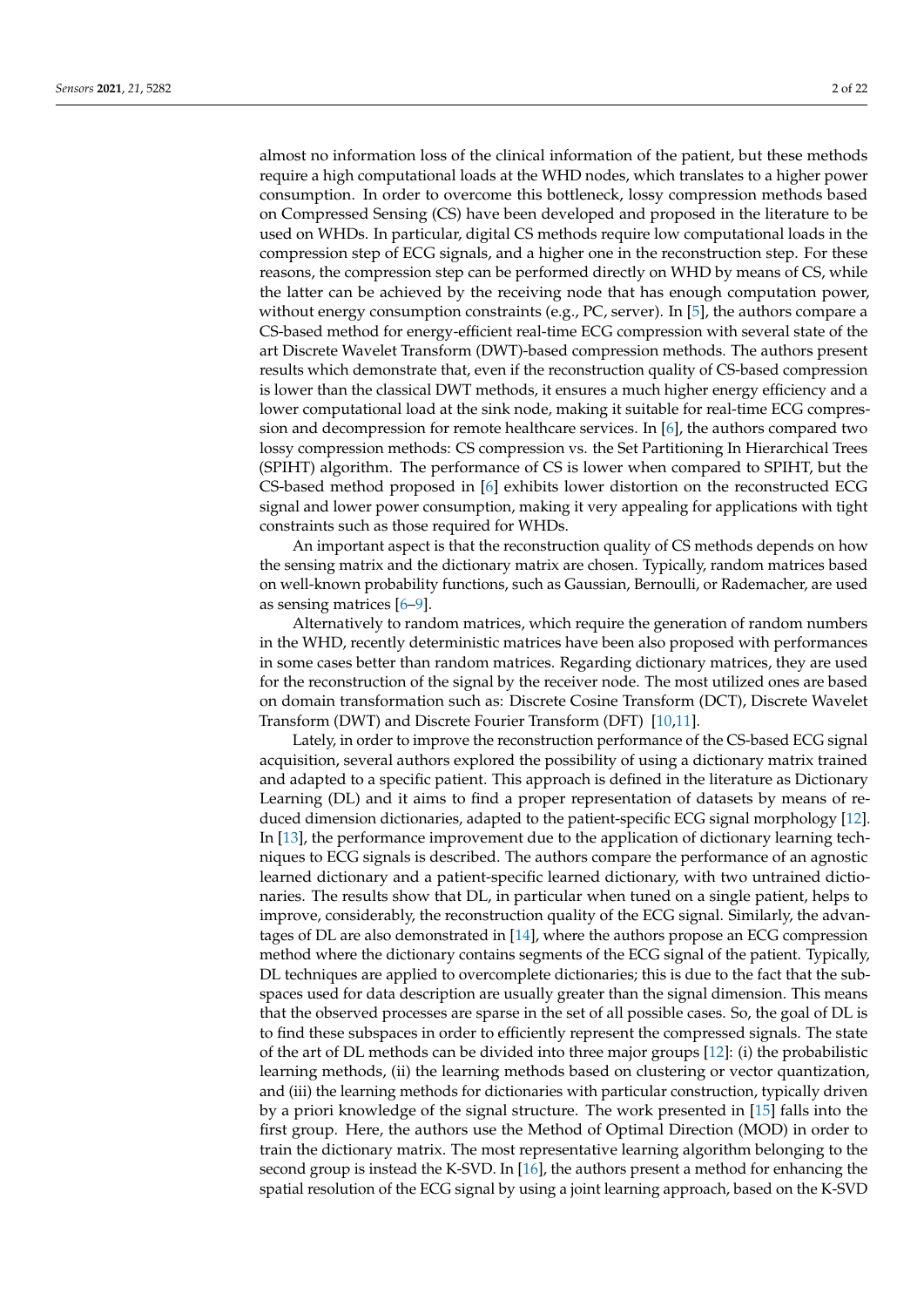algorithm of two patient's dictionaries, one for the High Resolution (HR) ECG and one for the Low Resolution (LR) ECG. In [\[17\]](#page-20-13), again the K-SVD algorithm is used. Moreover, in the reconstruction stage, a coarse signal is obtained using a generic dictionary. This coarse signal is used to detect the position of the QRS complex. By considering, again, the QRS position, it is possible to chose a new dictionary, in order to properly reconstruct the ECG signal. This new dictionary has been trained with signals having the same QRS complex position of the signal to reconstruct. In this way, the authors demonstrate that it is possible to increase the performance of standard dictionary learning-based CS methods.

The main difference between the methods in the first two groups and those in the last group is that probabilistic and clustering learning methods follow a fully data driven approach, by constructing the dictionary by a portion of the ECG signals acquired from the sensors. The alternative approach of the methods in the third group instead relies on parametric dictionaries, where dictionaries are built from a generating function and a set of atom parameters.

In practical applications, this approach is quite beneficial in terms of memory requirements, communication costs and implementation complexity [\[12\]](#page-20-8). This paper proposes a new method belonging to the third group among those mentioned above, which relies on a parametric dictionary. In particular, the method starts from a large wavelet parametric dictionary which is then reduced by means of a learning phase. Thanks to the learning phase, the dictionary adapts to the patient-specific features. The reduced dictionary is used for the signal reconstruction.

The paper presents the following innovations:

- It makes use of a dynamic sensing matrix, proposed in [\[18\]](#page-20-14), which already proved to have superior performance compared with random and deterministic matrices;
- It performs the reconstruction on signals frames where the R peaks are aligned. Thanks to this alignment, the dictionary optimization can exploit the different scaling features of the ECG waves, and thus provide a waveform better matched to the ECG wave lying in a specific position. The optimization of the dictionary considering the waveform position was already exploited in [\[17\]](#page-20-13). In said paper, however, different dictionaries are created according to different positions of the QRS complex. In this paper, instead, the R-peak alignment of the frames during the acquisition phase is proposed. It is worth noting that modern state of the art ECG front-end chips for wearable devices, such as [\[19\]](#page-20-15), are able to provide the position of the R peak together with the acquired samples. This means that the R-peak detection does not require computa-
- tional load at the micro-controller side. It proposes a procedure for the dictionary optimization by modeling the optimization as a multiple measurement vector problem;
- It evaluates three different large wavelet dictionaries to be optimized and three different algorithms to solve the matrix optimization. In order to achieve a better performance, a parametric evaluation for the algorithms is carried out, since these parameters directly affect the estimation of the optimized matrix.

The proposed method and an initial evaluation of its performance are presented in [\[20\]](#page-20-16). In this paper, a more complete evaluation on ECG signals from the MIT-BIH Arrhythmia Database [\[21\]](#page-20-17) is presented, and a comparison with other methods using dictionary learning is reported.

The proposed method has been designed as a solution for ECG monitoring, to be deployed on low power devices, such as the smart WHD of the Ambient-intelligent Telemonitoring and Telemetry for Incepting & Catering over hUman Sustainability (ATTICUS) project [\[22\]](#page-20-18), aiming at developing a telemedicine system.

The rest of the paper is organized as follows. In Section [2,](#page-3-0) an overview on CS is given. In Section [3,](#page-3-1) the proposed method and the algorithms evaluated for the dictionary optimization are presented, followed by the experimental evaluation in Section [4.](#page-10-0) Lastly, in Section [5,](#page-19-0) conclusions and future work are reported.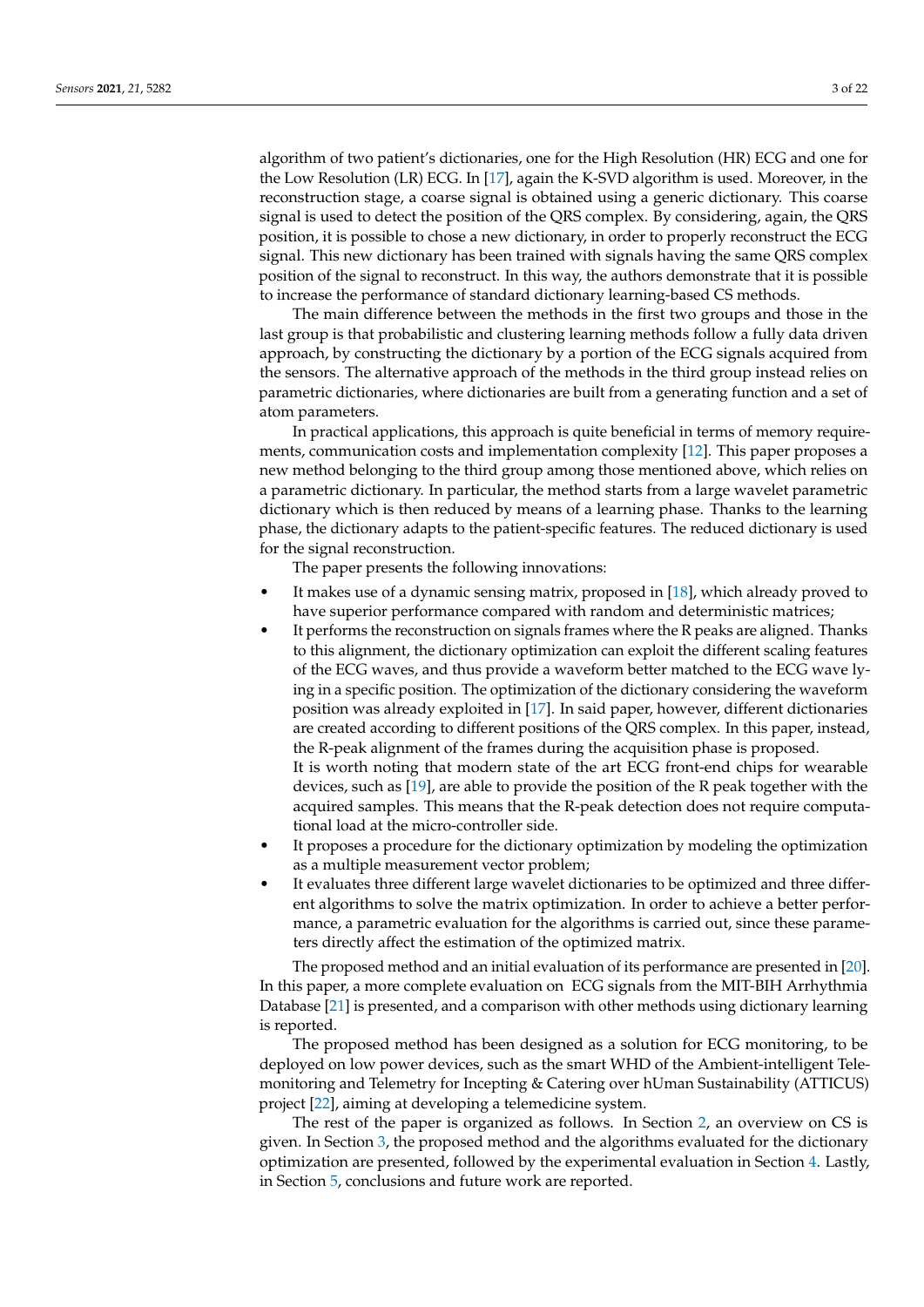### <span id="page-3-0"></span>**2. Compressed Sensing Overview**

Compressed Sensing represents a novel framework for compressed acquisition and reconstruction of natural (or man-made) signals which present sparsity in a specific domain in which they can be represented. The aim of CS is to acquire a compressed version of the signal of interest and reconstruct it from this compressed acquisition. Let  $\mathbf{x} \in \mathbb{R}^{N \times 1}$  be the vector of *N* samples acquired at Nyquist rate and  $y \in \mathbb{R}^{M \times 1}$  be its compressed acquisition; then, the CS compression process can be described as:

<span id="page-3-3"></span>
$$
y = \Phi \cdot x \tag{1}
$$

where  $M \ll N$ , and  $\Phi \in \mathbb{R}^{M \times N}$  is the *sensing matrix*. In order to reconstruct the signal from its compressed acquisition, **x** must have a sparse representation in a specific domain (i.e., the signal can be represented by few coefficients in the chosen domain) [\[23](#page-20-19)[,24\]](#page-20-20). If this condition is satisfied, it is in fact possible to reconstruct the signal from a relatively small number of samples. The ECG signal can be represented with a sparse signal model [\[8\]](#page-20-21), and so it is suitable to be compressed using a CS approach. The sparse representation of the ECG signal can be modeled as:

<span id="page-3-2"></span>
$$
\mathbf{x} = \mathbf{\Psi} \cdot \mathbf{\alpha} \tag{2}
$$

where  $\Psi \in \mathbb{R}^{N \times P}$  is the dictionary matrix and  $\alpha \in \mathbb{R}^{P \times 1}$  is the coefficient vector of the signal *x* in the transform domain, with *P* being the number of waveforms in the dictionary. Substituting [\(2\)](#page-3-2) into [\(1\)](#page-3-3), the following expression holds:

<span id="page-3-4"></span>
$$
y = \Phi \cdot x = \Phi \cdot \Psi \cdot \alpha. \tag{3}
$$

The reconstruction problem must take the *M* measurements in the vector **y**, the sensing matrix  $\Phi$  and the dictionary matrix  $\Psi$ , and reconstruct the signal **x**. Since  $M \ll N$ , there are infinite solutions to [\(3\)](#page-3-4). Under the assumption that the vector of the signal coefficients *α* is *K*-sparse, it has been demonstrated that an estimation of the coefficient *α* can be obtained by solving:

<span id="page-3-5"></span>
$$
\widehat{\boldsymbol{\alpha}} = \arg\min_{\boldsymbol{\alpha}} \|\boldsymbol{\alpha}\|_0 \quad \text{subject to:} \quad \mathbf{y} = \boldsymbol{\Phi} \cdot \mathbf{\Psi} \cdot \boldsymbol{\alpha}. \tag{4}
$$

where  $\|\cdot\|_0$  represents the  $\ell_0$  norm operator. The minimum value of *M*, allowing a successful signal reconstruction, depends on the sparsity *K* and on the coherence between the sensing and the dictionary matrices [\[23\]](#page-20-19). Equation [\(4\)](#page-3-5) represents a constrained optimization problem, where the aim is to find the vector *α* as the *maximally sparse* solution, subject to [\(3\)](#page-3-4). However, since the positions of the nonzero elements in the vector are not known, the problem has a combinatorial complexity. For this reason, the [\(4\)](#page-3-5) is often relaxed to a  $\ell_1$ optimization problem [\[25\]](#page-20-22), which instead can be solved by linear programming, as:

<span id="page-3-6"></span>
$$
\widehat{\boldsymbol{\alpha}} = \arg\min_{\boldsymbol{\alpha}} \|\boldsymbol{\alpha}\|_1 \quad \text{subject to:} \quad \mathbf{y} = \boldsymbol{\Phi} \cdot \boldsymbol{\Psi} \cdot \boldsymbol{\alpha}. \tag{5}
$$

Once the optimization in [\(4\)](#page-3-5) or [\(5\)](#page-3-6) has been solved, and the vector  $\hat{\alpha}$  has been found, it is possible to reconstruct the ECG signal from the compressed samples using [\(2\)](#page-3-2).

### <span id="page-3-1"></span>**3. Proposed Method**

The proposed method is reported in Figure [1](#page-4-0) and consists of two phases: an initial *Training Phase* (Figure [2\)](#page-4-1), which allows one to build the optimized dictionary, and an *ECG monitoring phase* (Figure [3\)](#page-5-0), where the acquired ECG is compressed and the reconstruction can rely on the optimized dictionary. Considering a reference IoMT architecture, as described in [\[22\]](#page-20-18), a brief explanation is presented.

The architecture consists of three main elements: (i) the smart wearable device, (ii) the server, and (iii) the end user. These three elements are located on the three layers depicted in Figure [1,](#page-4-0) respectively, as: (i) physical layer, (ii) information integration layer, and (iii) application service layer. The smart wearable device consists of a piece of clothing with several sensors embedded in order to acquire the ECG signal of the subject. Its tasks are: (i)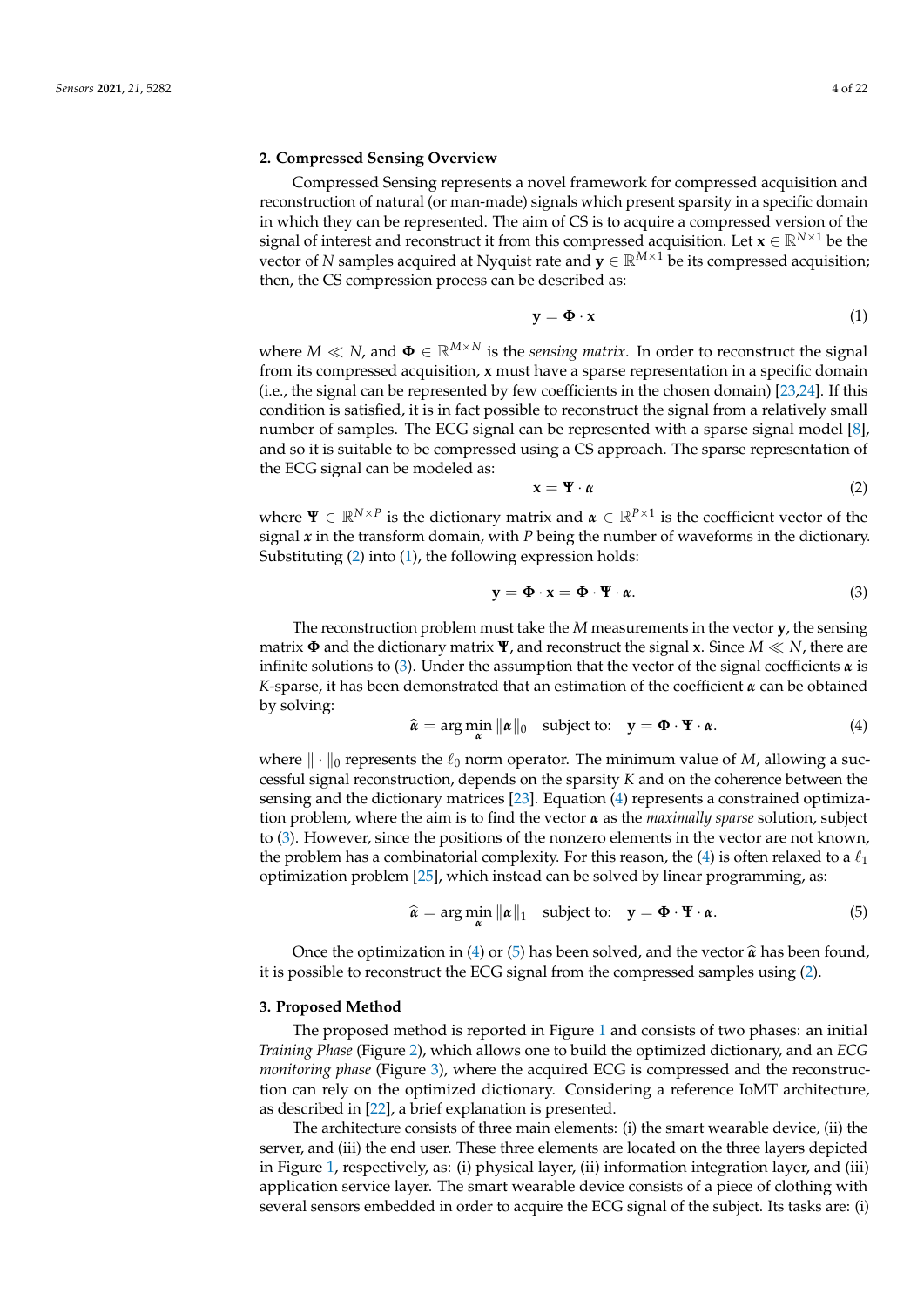to acquire the ECG signal, (ii) to split the acquired signal into frame, aligned to the R Peak, and (iii) to transmit the compressed (or uncompressed in the case of the training phase) ECG samples via a wireless communication interface to the server. The server receives the ECG signal and the unoptimized dictionary matrix during the training phase in order to realize the matrix optimization and store the optimized dictionary matrix that will be used in the *ECG monitoring phase*. During the *ECG monitoring phase*, the server will transmit both the signal received by the smart wearable device and the optimized dictionary matrix to the end user. The end user will then reconstruct the original signal.

<span id="page-4-0"></span>

**Figure 1.** Block scheme of the Proposed Method.

<span id="page-4-1"></span>

**Figure 2.** Block scheme of the training phase.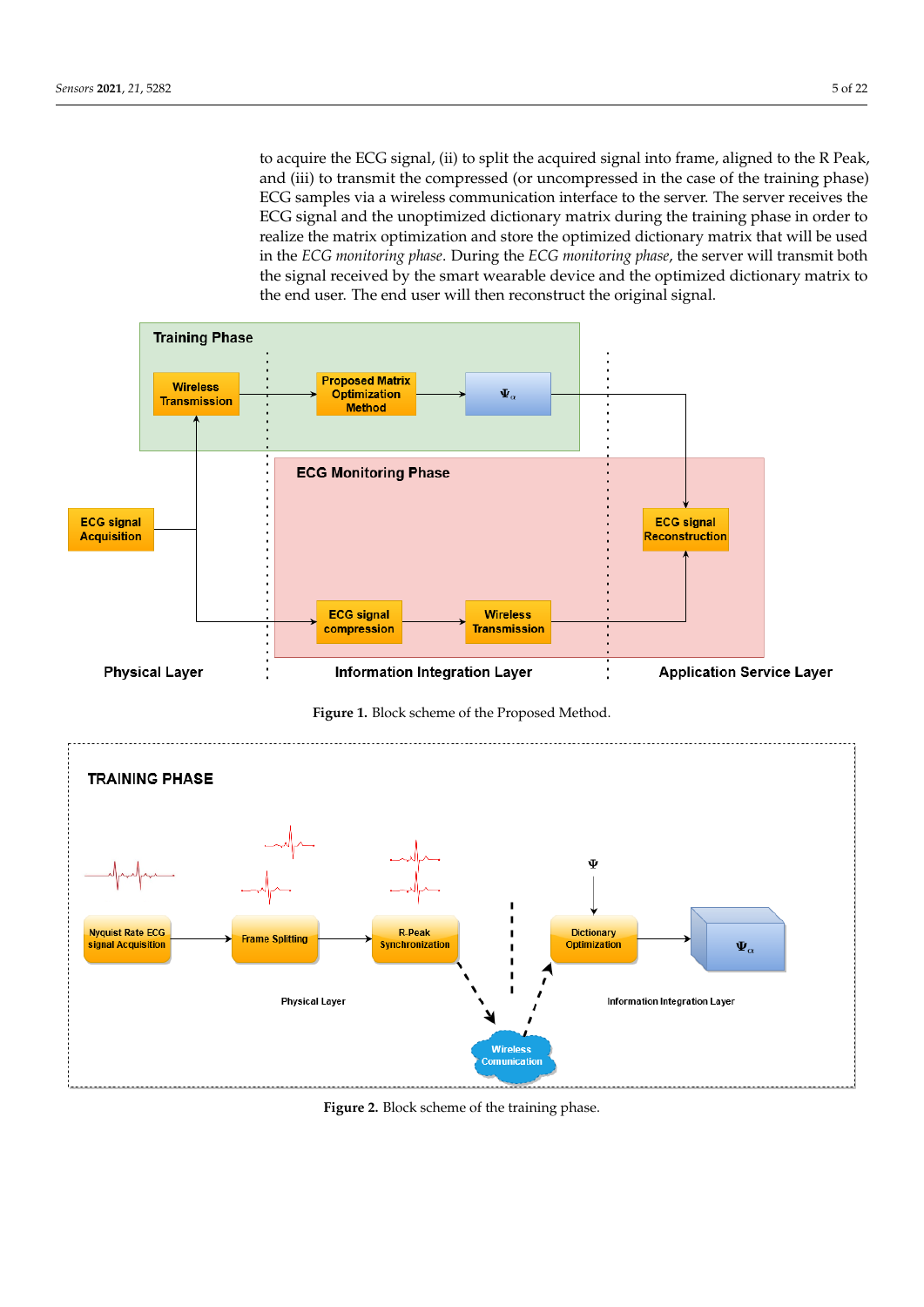<span id="page-5-0"></span>

**Figure 3.** An overview of the utilization of the proposed dictionary matrix optimization process for continuous real-time ECG monitoring.

# *3.1. Training Phase*

A block scheme of the *Training Phase* is presented in Figure [2.](#page-4-1) In this phase, the proposed dictionary matrix optimization method is performed. For this purpose, several ECG signals sampled at the Nyquist rate are utilized, split into frames, one for each heart beat, and aligned with reference to the R peak. In particular, for each frame, a new record larger than the longest heartbeat is created and the samples of the frame are copied in the new record such that the sample corresponding to the R peak lies at a fixed percentage of the record.

Then, the aligned records are used for the dictionary optimization. The optimization stage, receives as input an unoptimized dictionary matrix and selects the columns of this matrix. The selection is carried out by taking into account the coefficients that better represent the signals in the domain defined by the dictionary matrix. As a result of this block, an optimized matrix is generated composed by the selected columns. For this phase, three algorithms have been evaluated. The details of the algorithms used are described in Section [3.3.1.](#page-7-0)

In the *Training phase*, the samples are acquired by the sensor nodes, disposed at the physical layer. During this phase, the sensor nodes send the uncompressed samples to the *Information Integration Layer*, which will realize the matrix optimization.

This *Training Phase* has a double advantage:

- 1. it allows to select the dictionary columns that best match the ECG signal of the patient, thus improving the reconstruction quality. If the training set is properly chosen including a sufficient number of anomalous beats, the dictionary optimization should also provide a better reconstruction quality of the anomalous beats,
- 2. it allows reducing the processing time of the ECG signal reconstruction, as the computational complexity of the algorithms increases with the number of columns of the dictionary matrix.

### *3.2. ECG Monitoring Phase*

In the *ECG Monitoring Phase*, the optimized dictionary is used to reconstruct the ECG waveform from the compressed samples. A block scheme of this phase is reported in Figure [3.](#page-5-0)

Similarly to the previous phase, the Nyquist-sampled ECG signals are acquired, split into frames and aligned with reference to the R peak. Then, the CS encoding is performed by means of the sensing matrix **Φ**, and the compressed vector **y** is obtained. The sensing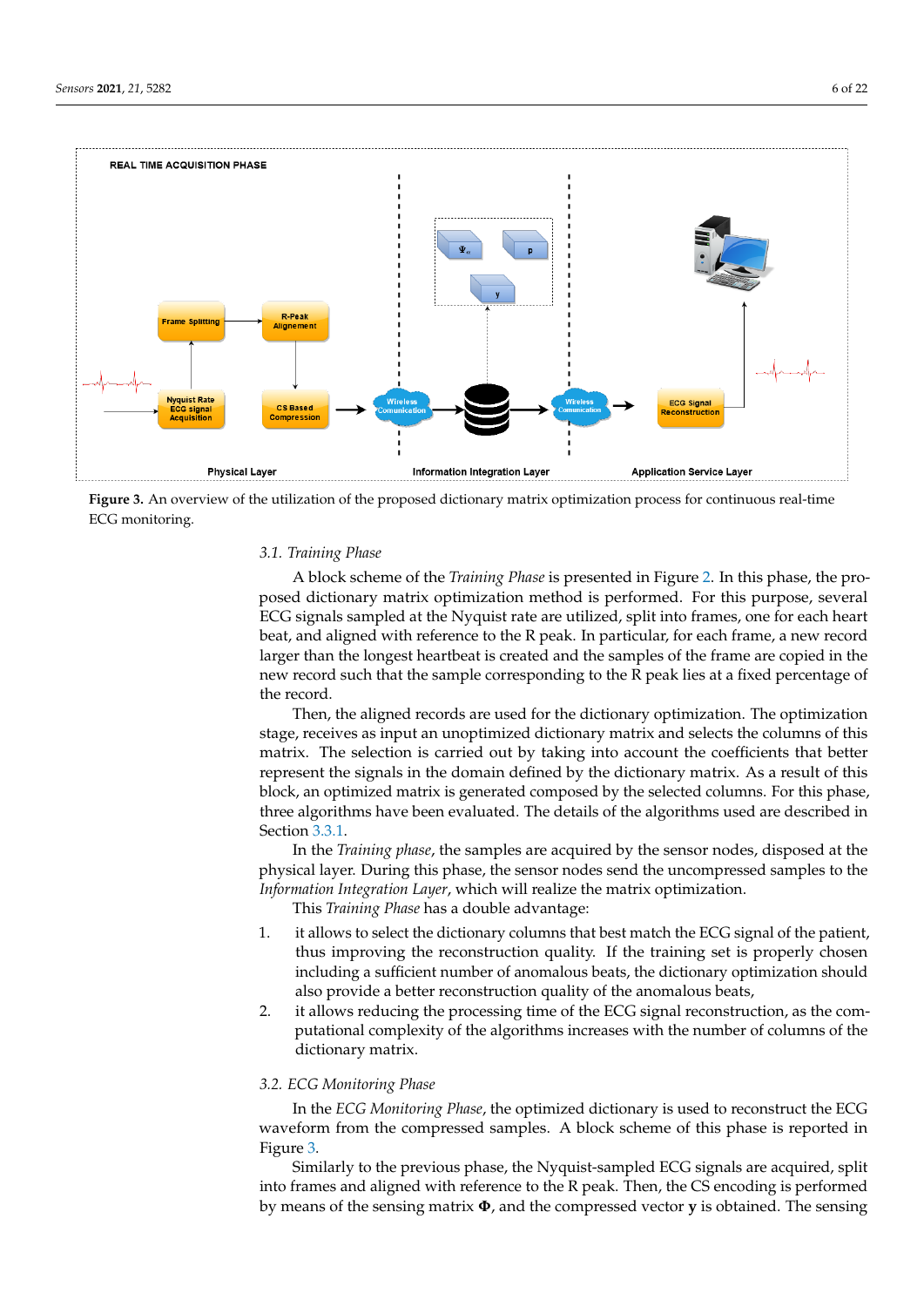matrix is built dynamically, according to the algorithm described in [\[18\]](#page-20-14), and briefly reported in Section [3.4.1.](#page-10-1)

In the reconstruction stage, the optimized dictionary has been used to recover the original waveform. With reference to the implementation, the compressed vectors are acquired by the sensor nodes at the physical layer and sent to the *Information integration layer*. Here, when requested, the waveforms are reconstructed using the optimized dictionary and eventually sent to the end user of the *Application Service Layer*.

#### *3.3. Adopted Unoptimized Dictionary Matrices*

In this paper, the unoptimized dictionary **Ψ** is chosen according to the analysis presented in [\[24\]](#page-20-20), where the authors compared several dictionaries for ECG compression and reconstruction. The authors found that the best reconstruction performance is achieved by a dictionary defined according to the Mexican Hat kernel expressed as follows:

$$
\psi(a,b) = \frac{2}{\sqrt{3a} \cdot \pi^{1/4}} \cdot \left[1 - \left(\frac{n-b}{a}\right)^2\right] \cdot \exp^{-\frac{1}{2}\left(\frac{n-b}{a}\right)^2} \tag{6}
$$

where  $n = 0, \ldots, N-1$ , *a* is the scaling factor of the Mexican Hat kernel and *b* is the delay factor. Three dictionaries are utilized in this paper, built by choosing different values of the scaling and delay factors. A record of ECG signal is acquired for several minutes (at least two) by the sensors and split into *F* frames, one for each heartbeat and are then aligned on the R-peak.

By considering all the frames of the training set, [\(2\)](#page-3-2) can be rewritten as:

$$
\mathbf{X} = \mathbf{\Psi} \cdot \mathbf{A} \tag{7}
$$

where  $\mathbf{X} \in \mathbb{R}^{N \times F}$  is a matrix built by placing the training records divided into F frames placed side-by-side columns-wise and  $A \in \mathbb{R}^{P \times F}$  is the matrix which contains the coefficients for the training records. It is worth noting that the higher the number of columns of **Ψ**, the higher the number of coefficients representing a single record is.

The idea underlying the proposed method is that, since the dictionary is large, and also that the frames are aligned to the R peak, several elements of the dictionary **Ψ** can be discarded, and instead only the most representative elements should be considered in reconstructing the signal. Based on this observation, the dictionary optimization problem can be written as the following problem, called Multiple Measurement Vector (MMV) sparse recovery:

<span id="page-6-0"></span>
$$
\mathcal{I} = \arg\min_{\mathbf{A}} |\text{supp}(\mathbf{A})| \quad \text{subject to: } \mathbf{X} = \mathbf{Y}\mathbf{A}
$$
 (8)

where given a matrix  $\mathbf{Z}$ , supp $(\mathbf{Z})$  is the *support* of  $\mathbf{Z}$ , which is the index set of the rows which contain nonzero entries [\[26\]](#page-21-0). The solution of the above problem is a set of row indexes of the matrix **A**, corresponding to the most significant coefficients of the dictionary which are present in the training signals. Therefore, an optimization of the dictionary matrix **Ψ** can be carried out by selecting the columns of **Ψ** whose indexes are in the set I.

To solve the MMV sparse recovery problem in [\(8\)](#page-6-0), three algorithms have been evaluated: Multiple Orthogonal Matching Pursuit (M-OMP), Multiple FOCal Underdetermined System Solver (M-FOCUSS) and Spectral Projected Gradient for Least square 1 (SPGL1). All the considered algorithms present a convergence or regularization parameter to be set in order to achieve a proper dictionary optimization and it is difficult to determine a priori the best value of such parameter according to the noise characteristics of the signals.

Therefore, in the *Training phase*, the matrix optimization is executed several times, for different values of the parameters, in a given range, and its performance is evaluated on the training signals, in terms of *PRD*. Among the obtained matrices (one for each value), the matrix **Ψ***<sup>α</sup>* that achieves the lowest *PRD* is selected to be used in the *ECG Monitoring Phase*. Details about the used algorithms and about their utilization for the matrix optimization will be provided in Sections [3.3.1](#page-7-0) and [4.1,](#page-11-0) respectively.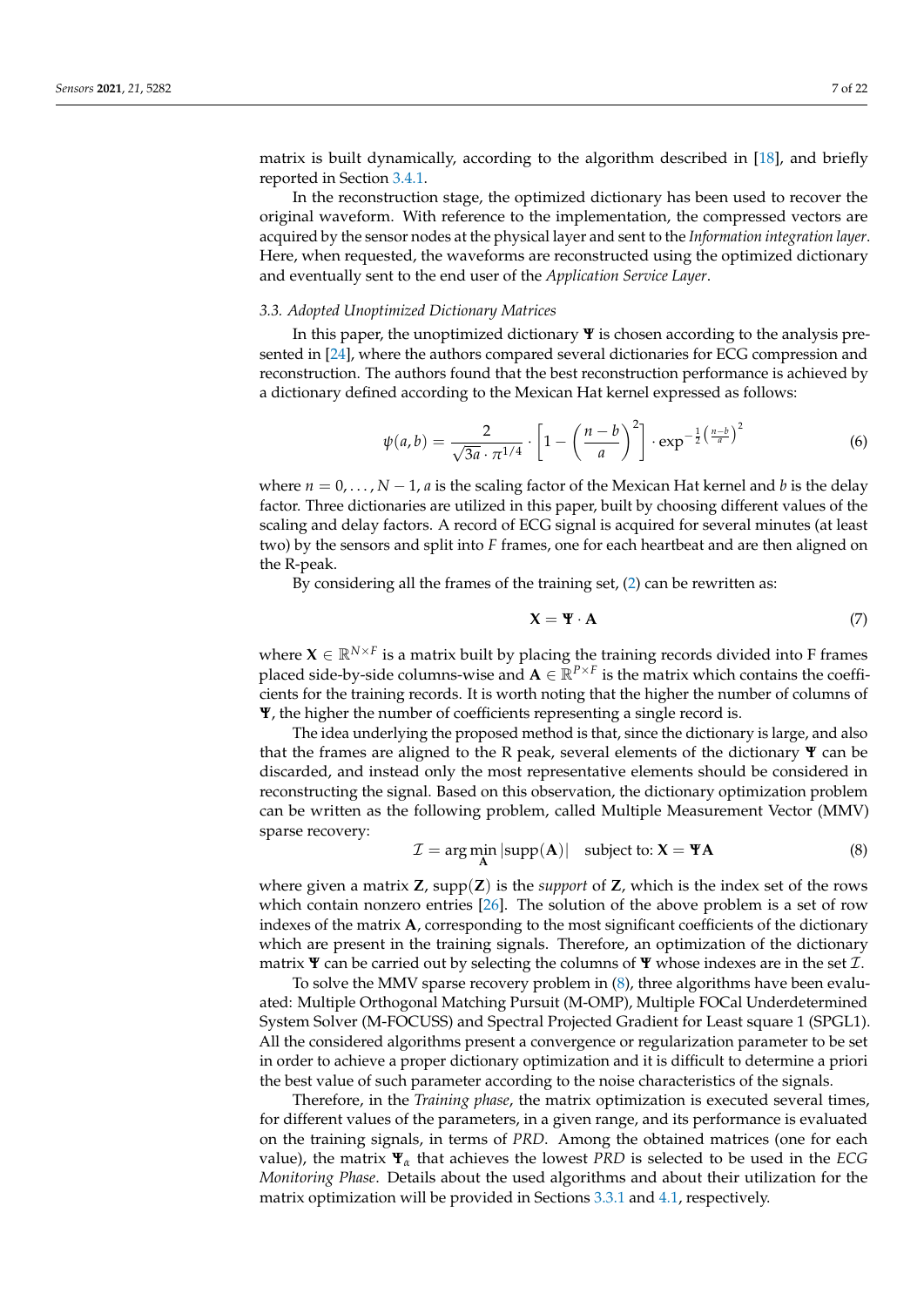The proposed dictionary optimization method in this paper was evaluated on three different unoptimized matrices, all based on the Mexican Hat kernel:

- **Ψ**<sup>1</sup> is a dyadic matrix, defined according to [\[18\]](#page-20-14), and expressed by [\(9\)](#page-7-1). Here, the scaling factor *a* follows the power of 2 (i.e., *a* = 2 for the first  $\frac{N}{2}$  values, *a* = 4 for the following *N*  $\frac{N}{4}$ , and so on), while the delay factor *b* varies from 0 to  $\frac{(N-1)}{a}$  with a step of *a*;
- **Ψ**<sup>2</sup> is a Mexican Hat matrix where *a* also follows the power of 2, while *b* varies linearly from 0 to  $N - 1$  with a unitary step (see [\(10\)](#page-7-2));
- <span id="page-7-1"></span>•  $\Psi_3$  is a matrix (see [\(11\)](#page-7-3)) where *a* follows the geometric progression  $2^n$ ,  $n \in [1, \log_2 N]$ with a step of  $\frac{1}{2}$ , and *b* varies from 0 to  $\frac{(N-1)}{a}$  with a step of *a*.

$$
\mathbf{\Psi}_1 = \left[ \psi(2,0), \psi(2,2), \psi(2,4), \dots, \psi\left(2,2\left[\frac{N-1}{2}\right]\right) \right],
$$
  

$$
\psi(4,0), \psi(4,4), \psi(4,8), \dots, \psi\left(4,4\left[\frac{N-1}{4}\right]\right)
$$
  

$$
\dots, \psi(N,0) \right].
$$
  
(9)

<span id="page-7-2"></span>
$$
\mathbf{\Psi}_{2} = \left[ \psi(2,0), \psi(2,1), \psi(2,2), \dots, \psi\left(2, \left[N-1\right]\right) \right],
$$
  
\n
$$
\psi(4,0), \psi(4,1), \psi(4,2), \dots, \psi\left(4, \left[N-1\right]\right) \dots,
$$
  
\n
$$
\psi(N, N-1) \right].
$$
  
\n
$$
\mathbf{\Psi}_{3} = \left[ \psi(2,0), \psi(2,2), \psi(2,4), \dots, \psi\left(2, 2\left[\frac{N-1}{2}\right]\right) \right],
$$
  
\n
$$
\psi(2\sqrt{2},0), \psi(2\sqrt{2}, 2\sqrt{2}), \psi(2\sqrt{2}, 4\sqrt{2}),
$$
  
\n
$$
\dots, \psi\left(2\sqrt{2}, 2\sqrt{2}\left[\frac{N-1}{2\sqrt{2}}\right]\right) \dots, \psi(N,0) \right].
$$
  
\n(11)

<span id="page-7-3"></span>For all the considered matrices, an additional column  $\mathbf{u} = [1/N, \dots, 1/N]^T \in \mathbb{R}^{N \times 1}$ has been added in order to take into account possible biases of the ECG signals (e.g., the baseline wander).

### <span id="page-7-0"></span>3.3.1. Dictionary Optimization Algorithms

In this subsection, the algorithms used for solving the MMV sparse recovery problem [\(8\)](#page-6-0) are briefly recalled.

*M-OMP*

This algorithm falls into the forward sequential selection methods, aiming to find a sparse solution by sequentially building up a smaller subset of column vectors from the dictionary matrix in order to represent the signal **X** [\[27\]](#page-21-1). The algorithm performs the following steps [\[27,](#page-21-1)[28\]](#page-21-2):

- 1. The residual  $\mathbf{R}_0 = \mathbf{X}$ , the set of column indices  $\Lambda = \emptyset$  and the counter iteration  $t = 1$ are initialized;
- 2. Find the index  $\lambda_t$  that solves the equation

$$
\lambda_t = \arg \max_{j \in [1,N]} \left( \frac{||\mathbf{z}_j||_2}{||\boldsymbol{\psi}_j||_2} \right),\tag{12}
$$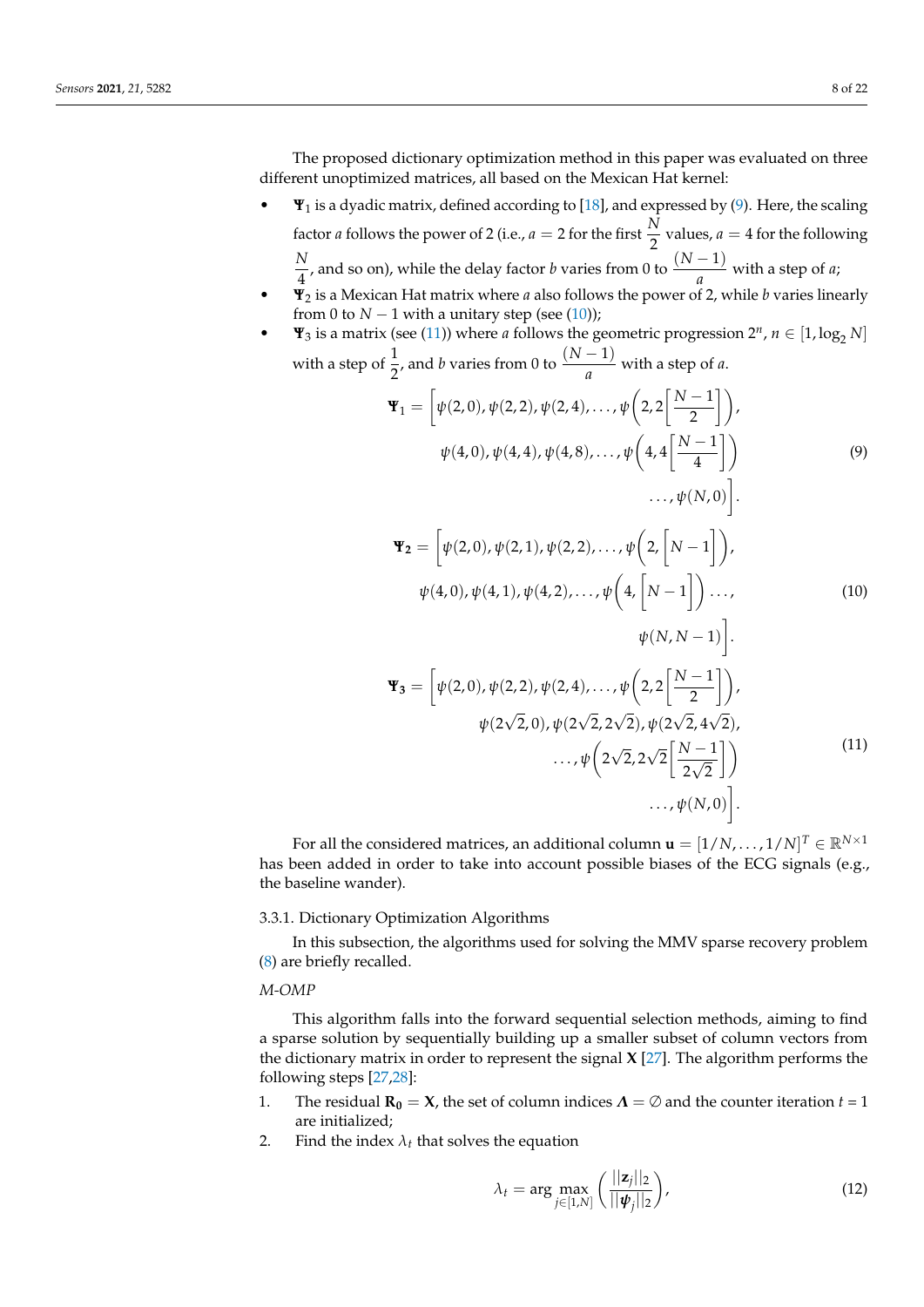where  $\mathbf{z}_j = \mathbf{R}_{t-1}^T \boldsymbol{\psi}_j$  and  $\boldsymbol{\psi}_j$  is the j-th column of  $\mathbf{\Psi}$ ;

- 3. *Λ* and **Ψ** are updated,  $Λ_t = Λ_{t-1} ∪ λ_t$ ,  $\Psi_t = [\Psi_{t-1} \Psi_{λ_t}];$
- 4. The least square approximation is performed and the *αt* vector is evaluated:

$$
\alpha_t = \arg\min_{\alpha} ||\mathbf{X} - \mathbf{\Psi}_t \alpha||_2. \tag{13}
$$

5. The new residual is calculated:

<span id="page-8-0"></span>
$$
\mathbf{R_t} = \mathbf{X} - \mathbf{\Psi}_t \boldsymbol{\alpha}_t. \tag{14}
$$

- 6. The iteration counter *t* is incremented, and the algorithm checks for the following stop conditions:
	- *t* is greater than the number of ECG samples per frame N;
	- The new residual **Rt** is lower than a fixed threshold *rth*.

If none of those two conditions are met, the algorithm returns to step 2.

The M-OMP algorithm is the quickest to optimize. This is due the fact that the algorithm returns the reached residual value at every iteration and the set of indices  $\Lambda$  utilized. In order to achieve the lowest possible *PRD* value, the following tasks are performed:

- 1. Set the number of iterations of the M-OMP algorithm and run it;
- 2. At the last iteration, the algorithm returns a vector of the residuals, each corresponding to an iteration;
- 3. Each element  $r_k$  of the residuals vector is associated to a subset  $\Lambda_k$  of  $\Lambda$ ;
- 4. A range of residuals is selected, and accordingly, a set of candidate optimized matrices is built by selecting the corresponding subsets;
- 5. Set the desired *USR* value;
- 6. Run the OMP algorithm with all the possible optimized matrix obtained in step 4;
- 7. Choose the optimized matrix that achieves the lowest *PRD* value.

### *M-FOCUSS*

The FOCUSS algorithm aims to find a solution for dictionary optimization that is referred in the literature as a weighted minimum norm solution. This solution is defined as the one that minimizes a weighted norm  $||\mathbf{W}^{-1}\mathbf{\alpha}||_2$ , where **W** is called weight matrix. The algorithm starts by finding a coarse solution for the representation of the sparse signal and at every iteration; this solution is pruned, by means of reducing the dictionary size. This process is implemented using a generalized Affine Scaling Transformation (ASL) in which the weight matrix, chosen initially as an identity matrix, is calculated at every iteration [\[29\]](#page-21-3). The solution is expressed by:

$$
\alpha = \mathbf{W}(\mathbf{W})^{+}\mathbf{x} \tag{15}
$$

where  $\mathbf{W} \in \mathbb{R}^{P \times N}$  and  $(\cdot)^+$  denotes the Moore–Penrose inverse.

In this work, the utilized FOCUSS algorithm is called regularized FOCUSS because it includes a regularization method called Tikhonov regularization, which is based on the inclusion of a regularization parameter,  $\lambda$ . Furthermore, it is assumed that multiple signals are acquired that share a similar sparsity profile and dictionary. Under these assumptions, the model can be posed as an MMV problem as follows:

<span id="page-8-1"></span>
$$
\arg\min_{\mathbf{A}} \quad \|\mathbf{Y}\mathbf{A} - \mathbf{Y}\|_{F}^{2} + \lambda \sum_{i=1}^{N} (\|\alpha_{i}\|_{2})^{p}
$$
\n(16)

where  $\|.\|_F$  is the Frobenius norm. This version of the algorithm is commonly referred to as M-FOCUSS. At every iteration, the algorithm builds a dictionary matrix with a reduced number of columns with respect to the one obtained from the previous iteration. Since *λ* is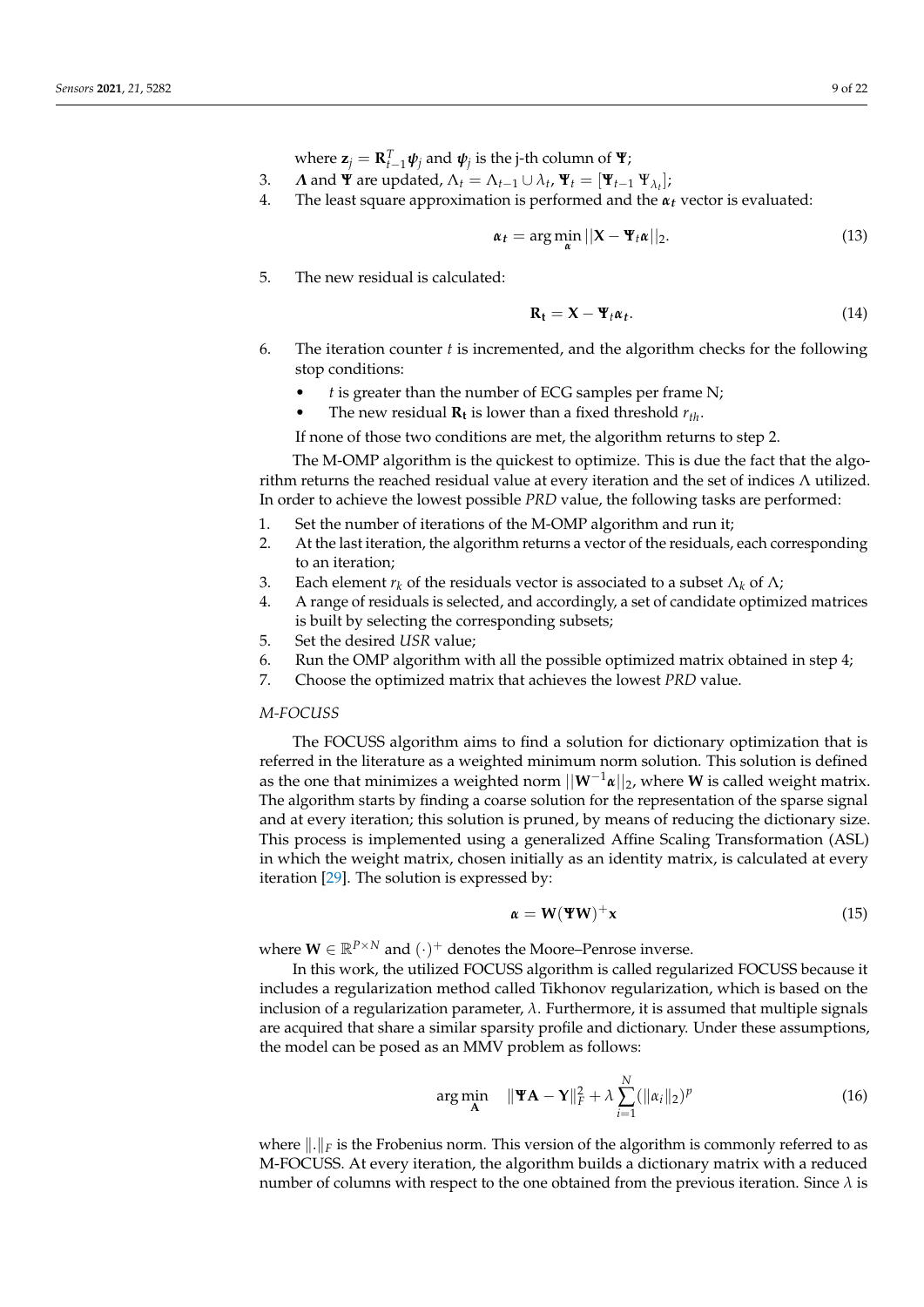chosen as a constant value, the tuning process performed for the M-FOCUSS algorithm is based on the number of iterations and is synthesized in the following steps:

- 1. Set the desired *USR* value, a large number of iterations and a small value of the *λ* parameter as reported in [\[26\]](#page-12-0). At each iteration, the algorithm returns a progressively smaller dictionary matrix. These matrices are used as a possible optimized dictionary matrix;
- 2. Reconstruct the ECG signals with all the possible dictionary matrices obtained at each iteration of M-FOCUSS;
- 3. Choose the optimized matrix that achieves the lowest *PRD* value.

# *SPGL1*

The SPGL1 algorithm is described in detail in [\[30\]](#page-21-4). The algorithm finds the solution of MMV Basis Pursuit (BP) problem by iterative solving an associated MMV Least Square (LS) problem. The BP problem can be expressed as

<span id="page-9-1"></span>
$$
\arg\min_{\mathbf{A}} \quad ||\mathbf{A}||_1 \quad \text{subject to:} \quad ||\mathbf{Y}\mathbf{A} - \mathbf{X}||_F^2 \le \sigma \tag{17}
$$

In order to obtain a sparse solution, the BP problem is redefined as an LS problem:

<span id="page-9-0"></span>
$$
\underset{\mathbf{A}}{\arg\min} \quad ||\mathbf{Y}\mathbf{A} - \mathbf{X}||_F^2 \quad \text{subject to:} \quad ||\mathbf{A}||_1 \le \tau. \tag{18}
$$

*τ* and *σ* are positive parameters that can be seen as an estimation of the noise level in the data or the error from the ideal BP solution and LS one, where *σ* and *τ* are 0. If the *τ* parameter is set appropriately, namely, *τ* is equal to *τσ*, the solution of the BP problem and the LS problem is the same. Choosing the parameter  $\sigma$ , the algorithm implements a Newton-based method in order to update *τ* to achieve the value *τσ*, where *τ<sup>σ</sup>* is the value of the parameter where the BP solutions and the LS solutions coincide. Once the optimal value of the *τ* parameter is found, and the LS solution is equal to the BP solution, a spectral projected-gradient is used to solve [\(18\)](#page-9-0).

The SPGL1 takes as an input the desired value of  $\sigma$ , namely  $\sigma^*$ , and returns at each iteration the *σ* value reached. At the *i*-th iteration, this value will be expressed as *σ<sup>i</sup>* . Since this parameter can be seen as an estimation of the noise level in the data,  $\sigma^*$  must be chosen properly: if the value is too low, the noise level is underestimated, while if the value of  $\tilde{\sigma}^*$  is too high, the noise level is overestimated. In the first case,  $\sigma_i$  will never reach the objective value  $\sigma^*$ , while in the second case, the optimized dictionary is made with too few columns and cannot assure the reconstruction of the signal. In order to assign the correct values to  $\sigma$ , and proceed with the performance evaluation for the tuning, the following steps are performed:

- 1. Set the desired *USR* value, a large number of iterations (e.g., 1000) and the lowest  $\sigma^*$  value among those taken into consideration in this work (i.e.,  $\sigma^* = 0.2$ ). Now two scenarios are possible: (i)  $\sigma_i = \sigma^*$  at the *i*-th iteration, so the first value chosen for  $\sigma^*$ will produce an optimized dictionary matrix and all the other values of  $\sigma^*$  can be used as reported in [\(25\)](#page-12-1); (ii)  $\sigma_i$  will not reach the objective value  $\sigma^*$ , but  $\sigma_i$  is an output of the algorithm. The value of  $\sigma^*$  is updated as the nearest upper value presented in [\(25\)](#page-12-1) with respect to the output  $\sigma_i$ . Step 1 is repeated again until condition (i) is satisfied;
- 2. Since the lowest value of  $\sigma^*$  has been found from step 1, starting from this value, the algorithm runs for all the other  $\sigma^*$  values reported in [\(25\)](#page-12-1). For each of these values, an optimized matrix is returned from the algorithm;
- 3. Reconstruct the ECG signal utilizing all the optimized matrices obtained from the previous step;
- 4. Choose the optimized matrix that achieves the lowest *PRD* value.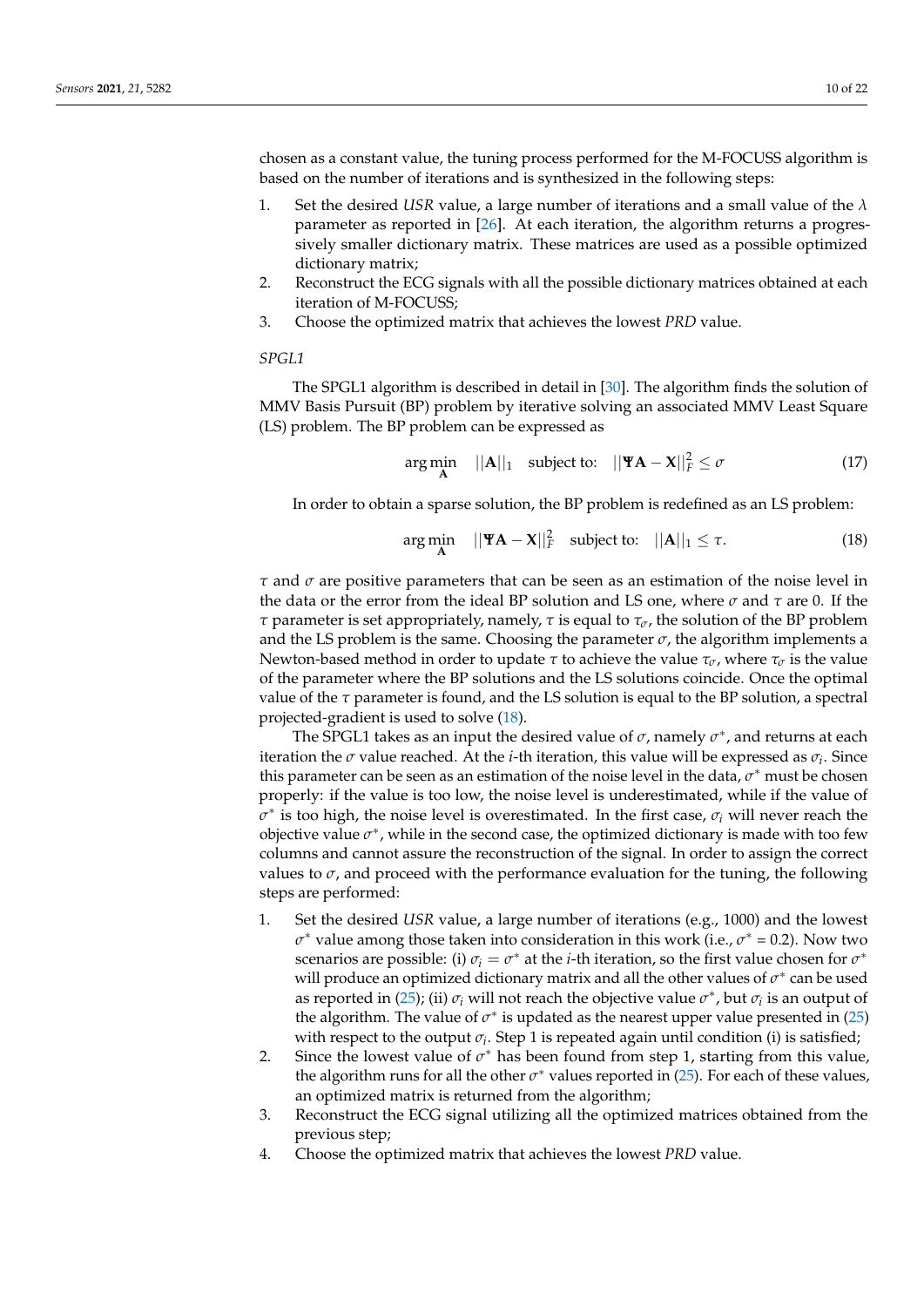### *3.4. ECG Monitoring Phase*

In this section, the compression and the reconstruction steps of the ECG signals by means of the CS method proposed in this work are presented.

#### <span id="page-10-1"></span>3.4.1. ECG Signal Compression by Means of CS

In the scientific literature, when dealing with the application of CS for ECG monitoring, often random sensing matrices, based on Bernoulli or Gaussian random probability functions, are used. The performance of these random matrices heavily depends on the correlation between the sensing matrix elements and the acquired samples. The compression algorithm presented in [\[18\]](#page-20-14) overcomes this limitation by adopting a deterministic sensing matrix that depends on the ECG signal to be compressed. By constructing a sensing matrix adapted to the ECG signal, it contains more information about the signal features, and therefore exhibits a better reconstruction performance.

The algorithm described in [\[18\]](#page-20-14), creates a sensing matrix **Φ** which is chosen in a such way that **y** represents a sort of auto-correlation of the signal **x**, containing the ECG samples at the Nyquist rate. More precisely, the compressed vector **y** is obtained as the cross-correlation of **x** and a binary vector **p**, whose elements are 1 if the magnitude of the corresponding sample in **x** is above a specified threshold and 0 otherwise. The method operates on frames of *N* samples and for each record **x**, an average operation is performed, obtaining *xavg*. The average is used for the evaluation of the magnitude **xa**, as:

$$
\mathbf{x_a} = |\mathbf{x} - x_{avg}| \tag{19}
$$

For each frame, the magnitude is then compared with a threshold value *xth*, which represents a certain percentile of the waveform amplitude. *xth* is evaluated by means of a sorting-based algorithm. When an update of the sensing matrix is needed, the *N*-size binary vector **p** is constructed by comparing the signal magnitude **x<sup>a</sup>** with the signal threshold  $x_{th}$ . Hence, the *n*-element of **p** is evaluated as:

$$
p(n) = \begin{cases} 1, & \text{if } x_a(n) \ge x_{th} \\ 0, & \text{if } x_a(n) \le x_{th} \end{cases} \tag{20}
$$

The vector **p** is the first row of the sensing matrix **Φ**, whereas the other rows are a circular shifted version of the **p** vector by an integer quantity equal to the *Under Sampling Ratio* (*USR*), where *USR* =  $N/M$ . If a significant change in  $x_{th}$  is found, the sensing matrix **Φ** is updated; otherwise, the sensing matrix of the previous frame is used. In order to be considered as a significant change, the distance between the threshold value at the current frame and the threshold value at the previous frame must be higher than a specified limit *ε*.

In all the frames where the sensing matrix is changed, the vector **p** is sent together with the compressed samples.

### 3.4.2. ECG Signal Reconstruction by Means of CS

By knowing both the sensing matrix and the optimized dictionary, the OMP algorithm is used to estimate the vector  $\hat{\alpha}$  using [\(4\)](#page-3-5). Afterwards, the ECG waveform is reconstructed by using the following formula:

$$
\widehat{\mathbf{x}} = \mathbf{\Psi}_{\alpha} \cdot \widehat{\alpha} \tag{21}
$$

### <span id="page-10-0"></span>**4. Experimental Results**

The proposed method has been evaluated experimentally in the MATLAB environment on ECG signals taken from the PhysioNet MIT-BIH Arrhythmia Database [\[21\]](#page-20-17). The MIT-BIH Database has been chosen because it is the most utilized in the literature among the ECG databases available online. This database contains 48 half-hour excerpts of two-channel ambulatory ECG recordings, obtained from 47 subjects studied by the BIH Arrhythmia Laboratory. The recordings have been acquired with a sampling frequency of 360 Hz and a resolution of 11 bit per channel. The signals have been divided into frames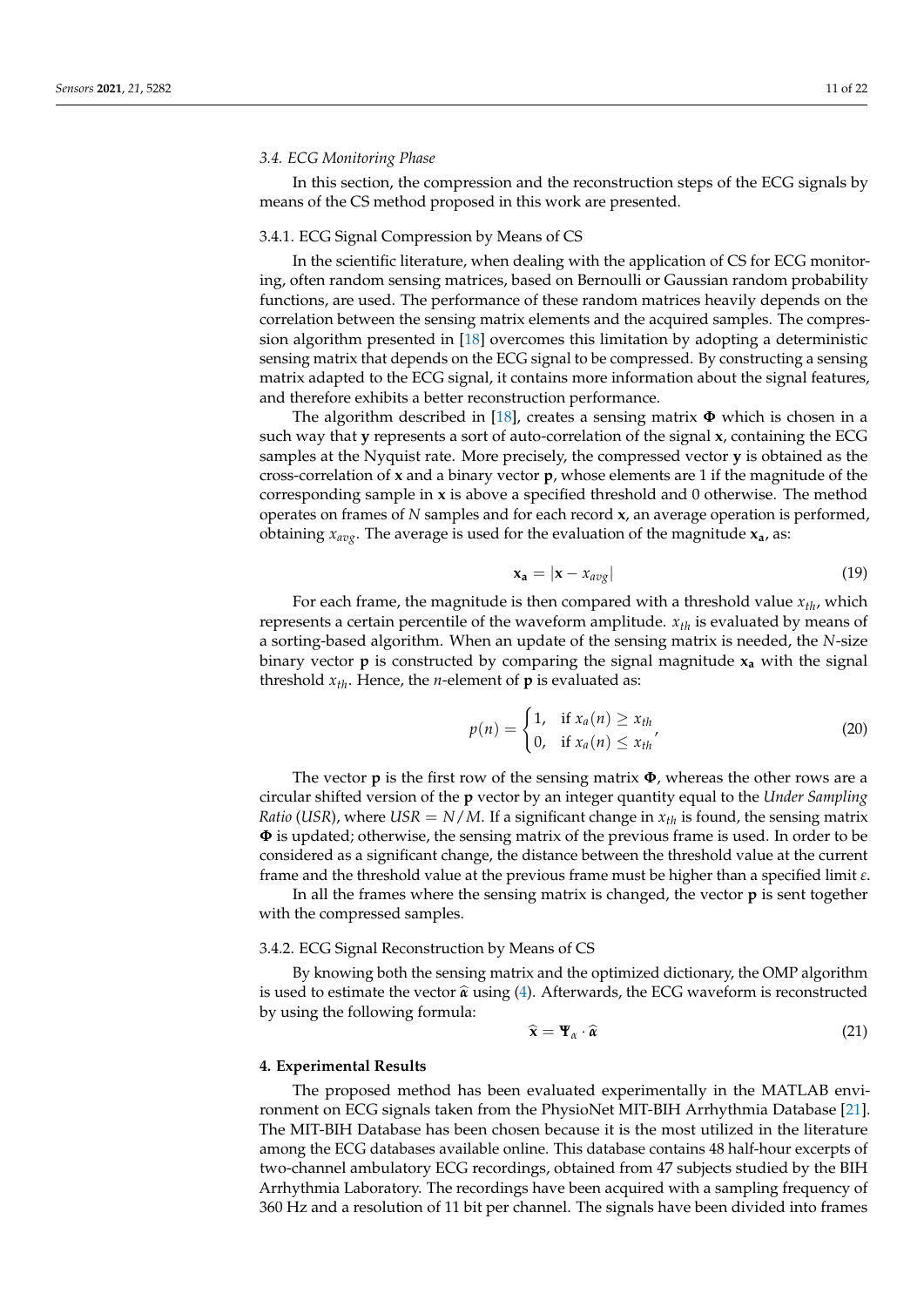with size  $N = 512$  and a filtering stage is applied on them in order to remove the first three harmonics of the power line signal (60, 120, 180 Hz). For the tests, ten ECG datasets have been used *S* = {102, 103, 105, 107, 122, 100, 101, 106, 112, 113} which contain the following beat labels: paced beats, normal beats, premature ventricular contraction, fusion of paced and normal beats, fusion of ventricular and normal beats and atrial premature beats. For M-OMP and SPGL1, the unoptimized dictionary matrices utilized are the one expressed in [\(9\)](#page-7-1)–[\(11\)](#page-7-3), while in the case of M-FOCUSS, only [\(9\)](#page-7-1) has been considered, due to the poor performances exhibited by this algorithm while using [\(10\)](#page-7-2) and [\(11\)](#page-7-3). The optimization algorithms and the corresponding dictionaries have been tested using 10 min of ECG signals from the set S with different values of *USR*. For each dataset, the first 5 min were used in the *Training Phase*, while the remaining 5 min were used in the acquisition phase. By checking the annotation of every heartbeat, the signals were acquired by making sure that abnormal beats were present inside both phases. The reconstruction performance has been evaluated by means of the *PRD* as a figure of merit which is commonly adopted in the literature. The *PRD* is calculated for each frame, as follows:

$$
PRD = \frac{\|\mathbf{x} - \hat{\mathbf{x}}\|_2}{\|\mathbf{x}\|_2} \cdot 100\% \tag{22}
$$

where **x** is the acquired ECG signal at Nyquist rate, without being compressed, and  $\hat{\mathbf{x}}$  is the reconstructed signal by means of CS according to Section [3.4.1.](#page-10-1) Then, the average *PRD* on the entire ECG signal has been obtained by taking the average of the *PRD* values calculated for each frame. After assessing the performance of the proposed method and algorithms, a comparison has been carried out with other dictionary learning methods, namely [\[5,](#page-20-3)[14,](#page-20-10)[15\]](#page-20-11). For this purpose, the Normalized PRD (PRDN) of the MIT-BIH ECG signal labeled No. 117 was evaluated and compared with the results expressed in [\[14\]](#page-20-10) obtained using the same signal. The PRDN was defined as follows:

$$
PRDN = \frac{\|\mathbf{x} - \hat{\mathbf{x}}\|_2}{\|\mathbf{x} - \mathbf{x}_{avg}\|_2} \cdot 100\% \tag{23}
$$

Compared to PRD, PRDN removes the average of the original signal, and thus it is not affected by the dc bias that could be present in some considered signals.

### <span id="page-11-0"></span>*4.1. Convergence Parameters*

All the three algorithms used in this work present a convergence parameter to be set, in order to achieve a proper optimization of the dictionary matrix. These parameters are:

- Residual threshold, *rth* for the M-OMP;
- $\sigma$ , an estimation of the noise level in the data for the SPGL1;
- $\lambda$ , a regularization constant for the M-FOCUSS.

These parameters directly affect the performance of the algorithms as expressed in [\(14\)](#page-8-0), [\(16\)](#page-8-1) and [\(17\)](#page-9-1), where it is possible to note that they represent the constraints of the problems. A lower value of these parameters means a more strict constraint which is translated into an optimized matrix with an higher number of columns, while with higher values, the algorithms solve a more relaxed version of the problem. Both extremes are not desirable, the first due to the OMP algorithm in reconstruction, that has to work on a larger domain, degrading its performance, and the latter because it provides an optimized matrix with too few columns, not assuring the reconstruction of the compressed ECG signal. The optimal value to assign depends on the ECG signals that are used in the *Training Phase*. So, in order to improve the dictionary optimization, the *Training Phase* includes a parameter tuning stage. For the *Training Phase*, 5 min of ECG are acquired from the sensors, split into frame and aligned to the R-peak. A set of values of the parameters reported in Table [1](#page-12-2) are chosen:

$$
r_{th} = \{0.12, 0.16, \dots, 0.56, 0.60\}.
$$
 (24)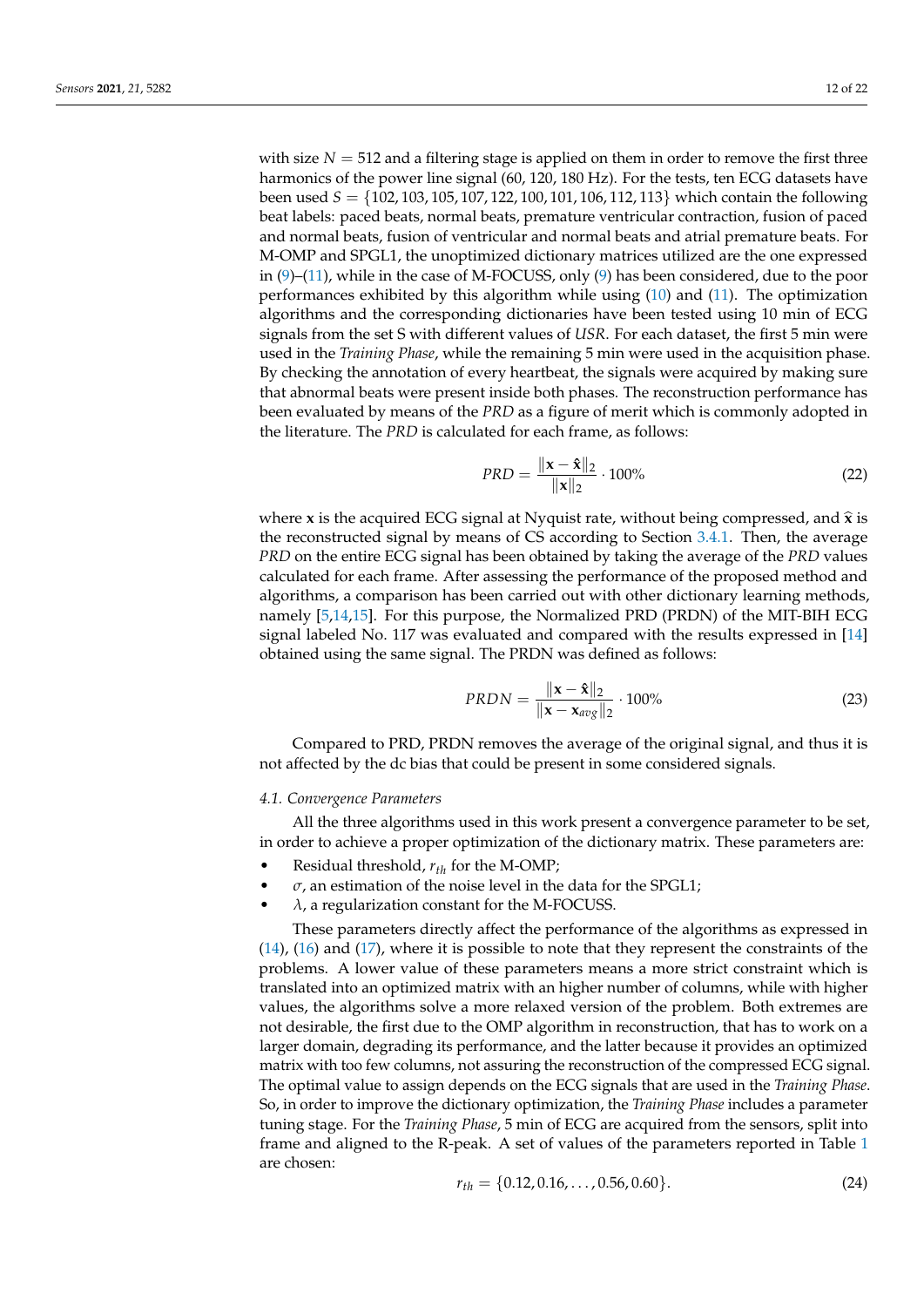<span id="page-12-1"></span>
$$
\sigma = \{0.2, 0.3, \dots, 1.9, 2.0\}.\tag{25}
$$

<span id="page-12-0"></span>
$$
\lambda = 0.00025, \text{iterations} = 500. \tag{26}
$$

The corresponding optimization algorithm is executed for each chosen value, and for each of them, a different optimized matrix is obtained. In order to evaluate the contribution of the parameters, the reconstruction stage is executed on all the optimized matrices and the PRD is calculated. The *λ* parameter of M-FOCUSS was chosen as a constant value. This is due to the fact that in order to find a solution to the optimization problem by utilizing the M-FOCUSS algorithm, the values of the regularization parameter  $\lambda$  should be found at every iteration of the algorithm, as stated in [\[27\]](#page-21-1). Although there are some methods that allow one to choose the values of  $\lambda$  to be used for every iteration ([\[27\]](#page-21-1)), this leads to a noncomputationally efficient approach [\[29\]](#page-21-3).  $\lambda$  allows a balance between optimization quality (that translates directly into signal estimation quality) and sparsity (which leads to a faster reconstruction) [\[31\]](#page-21-5). For the tuning of the M-FOCUSS algorithm, in this paper, a very small constant value of *λ* has been chosen, so as to drive the algorithm towards a fine solution. Then, the performance of the reconstruction is analyzed at each iteration and the matrix giving the lowest *PRD* is selected.

<span id="page-12-2"></span>**Table 1.** Inputs, convergence parameter and output of the analyzed reconstruction algorithms.

| <b>Algorithm</b> | Inputs                         | Parameter | Output                     |
|------------------|--------------------------------|-----------|----------------------------|
| M-OMP            | $X, Y$ , iterations, $r_{th}$  | $r_{th}$  | $R, \Lambda$               |
| M-FOCUSS         | $X, Y, \lambda$ , iterations   |           | $\Psi_{\alpha}$            |
| SPGL1            | $X, \Psi, \sigma$ , iterations |           | $\Psi_\alpha$ , $\sigma_t$ |

#### *4.2. Performance Evaluation*

The experimental results for each dictionary and algorithm taken into account are shown from Tables [2](#page-13-0)[–11.](#page-16-0) The tests were performed after the tuning phase described in the previous subsection. In Figures [4–](#page-17-0)[6,](#page-18-0) an example of the improvement in terms of *PRD* for all three algorithms, used for the training of the dictionary matrix on the signal No. 122, is presented. In particular, in Figure [4,](#page-17-0) PRD values achieved by the dictionaries that have been provided as output at each iteration of the M-FOCUSS algorithm, are presented. Only the results of 150 iterations are shown instead of the nominal 500 because, in this case, the dictionaries obtained after 150 iterations do not assure a proper reconstruction of the signal. After reaching the minimum of the PRD, around iteration 100, the reconstruction error begins to grow again, due to the further reduction in the dictionary. In Figures [5](#page-18-1) and [6,](#page-18-0) not all the nominal values of  $r_{th}$  and  $\sigma$  are shown, due to the fact that the dictionaries obtained with those values could not guarantee the signal recovery. It can be seen that by properly choosing the values of the regularization parameters, the reconstruction performances are enhanced.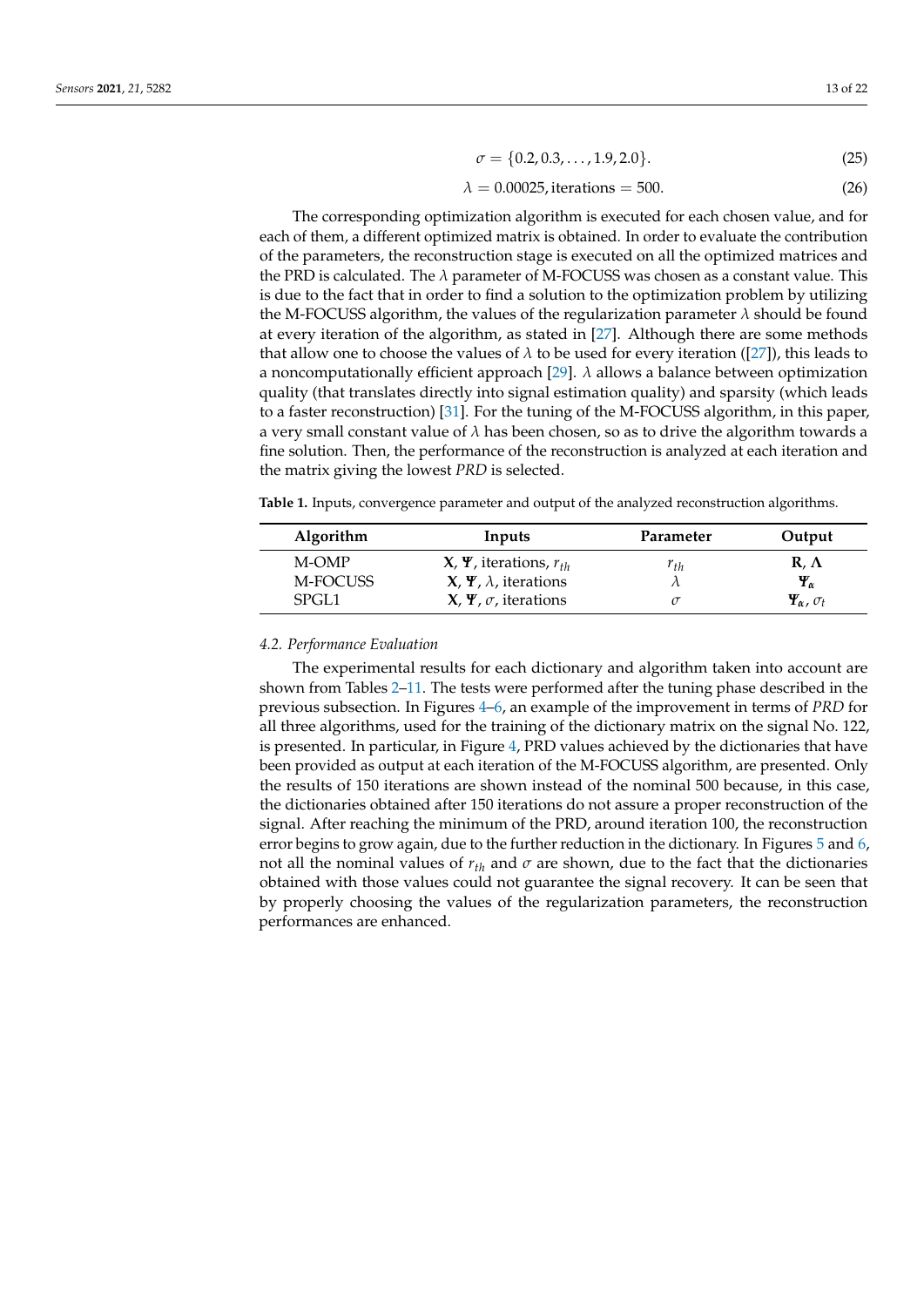|                |       |                   | <b>M-OMP</b>      |                   |                   | <b>SPGL1</b>      |                   | <b>M-FOCUSS</b>   |
|----------------|-------|-------------------|-------------------|-------------------|-------------------|-------------------|-------------------|-------------------|
| USR            | Ψ     | $\Psi_{\alpha 1}$ | $\Psi_{\alpha 2}$ | $\Psi_{\alpha 3}$ | $\Psi_{\alpha 1}$ | $\Psi_{\alpha 2}$ | $\Psi_{\alpha 3}$ | $\Psi_{\alpha 1}$ |
| $\overline{2}$ | 1.69  | 1.54              | 1.39              | 1.38              | 1.45              | 1.32              | 1.37              | 1.43              |
| 3              | 2.10  | 1.95              | 1.69              | 1.65              | 1.87              | 1.61              | 1.68              | 1.66              |
| 4              | 3.24  | 2.49              | 2.06              | 2.12              | 2.56              | 2.13              | 2.24              | 2.20              |
| 5              | 5.02  | 3.21              | 2.50              | 2.60              | 3.44              | 2.78              | 2.99              | 3.01              |
| 6              | 7.12  | 4.23              | 3.21              | 3.15              | 4.94              | 3.59              | 4.01              | 4.11              |
| 7              | 10.29 | 5.26              | 3.54              | 3.86              | 6.31              | 4.65              | 5.19              | 5.06              |
| 8              | 12.59 | 6.26              | 4.11              | 4.56              | 7.85              | 5.66              | 7.09              | 6.18              |
| 9              | 17.59 | 8.27              | 5.58              | 5.98              | 10.36             | 7.61              | 9.83              | 7.92              |
| 10             | 20.47 | 12.20             | 7.84              | 8.02              | 13.58             | 10.25             | 13.01             | 10.23             |

<span id="page-13-0"></span>**Table 2.** Comparison of PRD values from the algorithms using the three dictionary matrices at several *USR* values, for ECG signal no. 105.

<span id="page-13-1"></span>**Table 3.** Comparison of PRD values from the algorithms using the three dictionary matrices at several *USR* values, for ECG signal No. 103.

|                |       |                   | <b>M-OMP</b>      |                   |                   | <b>SPGL1</b>      |                   | <b>M-FOCUSS</b>   |
|----------------|-------|-------------------|-------------------|-------------------|-------------------|-------------------|-------------------|-------------------|
| <b>USR</b>     | Ψ     | $\Psi_{\alpha 1}$ | $\Psi_{\alpha 2}$ | $\Psi_{\alpha 3}$ | $\Psi_{\alpha 1}$ | $\Psi_{\alpha 2}$ | $\Psi_{\alpha 3}$ | $\Psi_{\alpha 1}$ |
| $\mathfrak{D}$ | 1.25  | 1.17              | 1.13              | 1.18              | 0.99              | 0.86              | 0.91              | 0.93              |
| 3              | 2.15  | 2.70              | 1.52              | 1.69              | 1.43              | 1.23              | 1.36              | 1.28              |
| 4              | 3.50  | 3.18              | 1.99              | 2.18              | 2.20              | 1.97              | 2.53              | 2.09              |
| 5              | 6.79  | 4.41              | 2.54              | 2.66              | 3.62              | 3.40              | 4.28              | 3.02              |
| 6              | 10.37 | 7.50              | 3.45              | 3.45              | 7.02              | 4.96              | 6.63              | 4.66              |
| 7              | 14.14 | 8.71              | 4.31              | 4.85              | 9.34              | 6.11              | 8.46              | 6.00              |
| 8              | 17.12 | 11.38             | 4.95              | 6.24              | 12.67             | 6.59              | 11.62             | 6.89              |
| 9              | 24.14 | 17.16             | 6.41              | 7.07              | 17.80             | 9.85              | 18.36             | 8.85              |
| 10             | 32.78 | 18.97             | 9.60              | 8.73              | 21.82             | 14.59             | 24.91             | 15.73             |

<span id="page-13-2"></span>**Table 4.** Comparison of PRD values from the algorithms using the three dictionary matrices at several *USR* values, for the ECG signal No. 102.

|            |       |                   | <b>M-OMP</b>      |                   |                   | <b>SPGL1</b>      | <b>M-FOCUSS</b>   |                   |
|------------|-------|-------------------|-------------------|-------------------|-------------------|-------------------|-------------------|-------------------|
| <b>USR</b> | Ψ     | $\Psi_{\alpha 1}$ | $\Psi_{\alpha 2}$ | $\Psi_{\alpha 3}$ | $\Psi_{\alpha 1}$ | $\Psi_{\alpha 2}$ | $\Psi_{\alpha 3}$ | $\Psi_{\alpha 1}$ |
| 2          | 2.31  | 2.33              | 2.27              | 2.18              | 2.02              | 1.90              | 1.88              | 2.17              |
| 3          | 3.08  | 3.07              | 2.95              | 2.79              | 2.65              | 2.51              | 2.51              | 3.32              |
| 4          | 5.01  | 4.32              | 4.23              | 4.32              | 3.71              | 3.61              | 3.64              | 5.19              |
| 5          | 7.43  | 5.52              | 5.16              | 5.25              | 5.18              | 4.91              | 4.93              | 8.28              |
| 6          | 10.46 | 7.82              | 6.44              | 7.53              | 7.17              | 6.83              | 6.49              | 8.31              |
| 7          | 13.24 | 9.43              | 7.83              | 8.84              | 8.80              | 8.55              | 8.29              | 8.61              |
| 8          | 15.38 | 10.95             | 9.39              | 10.60             | 9.91              | 10.02             | 10.61             | 9.87              |
| 9          | 19.27 | 12.58             | 12.16             | 12.53             | 12.08             | 12.22             | 13.54             | 11.99             |
| 10         | 22.78 | 14.71             | 17.65             | 13.37             | 14.36             | 15.19             | 17.07             | 14.28             |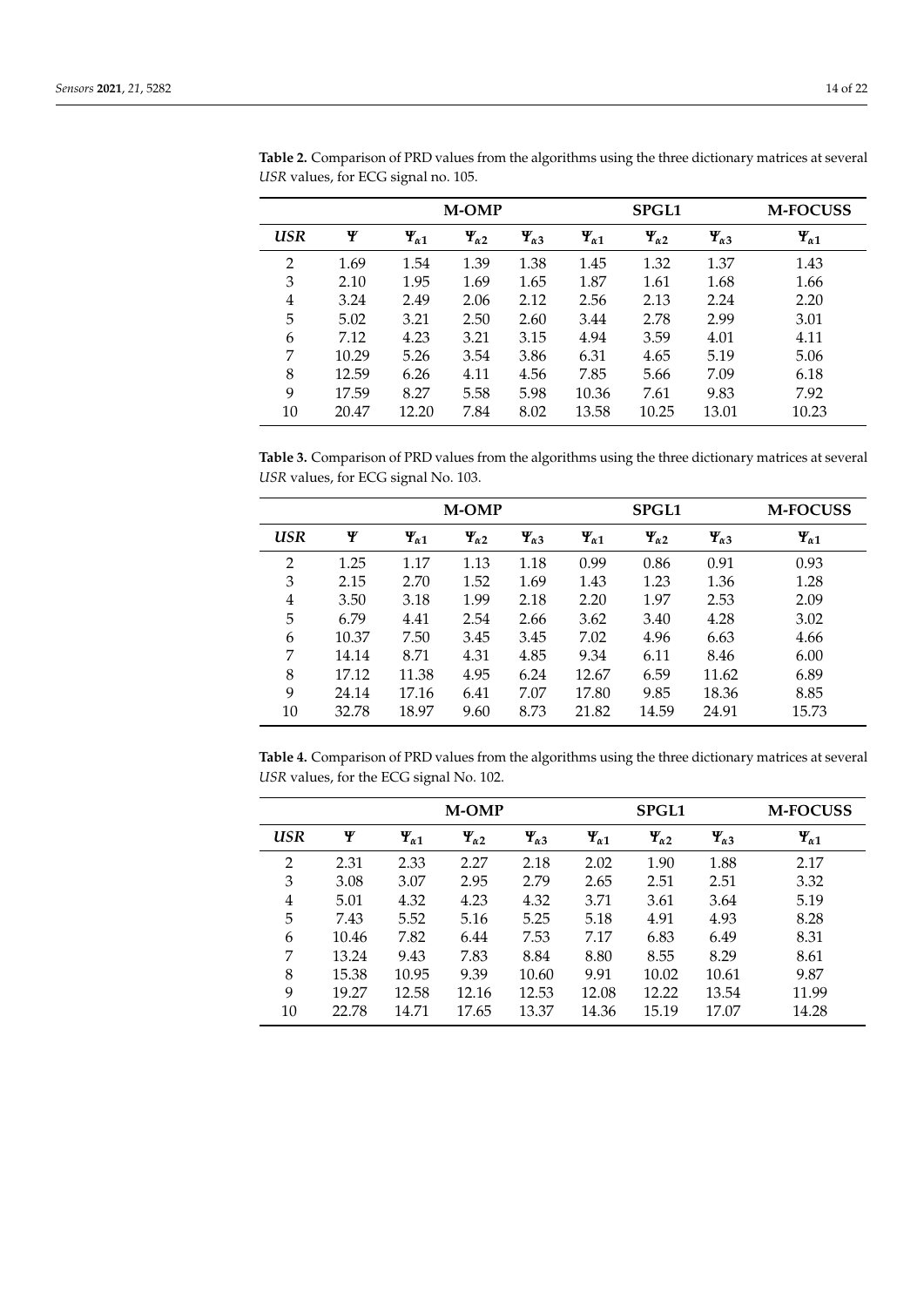|                |       |                   | <b>M-OMP</b>      |                   |                   | <b>SPGL1</b>      |                   | <b>M-FOCUSS</b>   |
|----------------|-------|-------------------|-------------------|-------------------|-------------------|-------------------|-------------------|-------------------|
| USR            | Ψ     | $\Psi_{\alpha 1}$ | $\Psi_{\alpha 2}$ | $\Psi_{\alpha 3}$ | $\Psi_{\alpha 1}$ | $\Psi_{\alpha 2}$ | $\Psi_{\alpha 3}$ | $\Psi_{\alpha 1}$ |
| $\overline{2}$ | 0.81  | 0.82              | 0.76              | 0.73              | 0.77              | 0.87              | 0.72              | 0.78              |
| 3              | 1.23  | 1.28              | 1.23              | 1.32              | 1.14              | 1.30              | 1.01              | 1.20              |
| 4              | 2.25  | 2.45              | 2.03              | 3.29              | 1.87              | 1.67              | 1.67              | 1.67              |
| 5              | 3.73  | 3.58              | 3.29              | 4.28              | 2.43              | 2.31              | 2.60              | 2.24              |
| 6              | 5.42  | 4.77              | 4.36              | 5.03              | 3.88              | 3.45              | 3.67              | 3.64              |
| 7              | 7.89  | 6.40              | 5.26              | 5.61              | 5.86              | 4.68              | 5.16              | 5.57              |
| 8              | 10.43 | 9.37              | 6.27              | 8.66              | 7.68              | 5.93              | 6.95              | 7.43              |
| 9              | 13.13 | 15.52             | 7.77              | 13.67             | 11.31             | 7.90              | 8.83              | 10.55             |
| 10             | 15.49 | 18.76             | 9.72              | 17.06             | 14.22             | 10.33             | 10.94             | 13.35             |

<span id="page-14-0"></span>**Table 5.** Comparison of PRD values from the algorithms using the three dictionary matrices at several *USR* values, for ECG signal No. 107.

<span id="page-14-1"></span>**Table 6.** Comparison of PRD values from the algorithms using the three dictionary matrices at several *USR* values, for ECG signal No. 122.

|                |       |                   | <b>M-OMP</b>      |                   |                   | <b>SPGL1</b>      |                   | <b>M-FOCUSS</b>   |
|----------------|-------|-------------------|-------------------|-------------------|-------------------|-------------------|-------------------|-------------------|
| USR            | Ψ     | $\Psi_{\alpha 1}$ | $\Psi_{\alpha 2}$ | $\Psi_{\alpha 3}$ | $\Psi_{\alpha 1}$ | $\Psi_{\alpha 2}$ | $\Psi_{\alpha 3}$ | $\Psi_{\alpha 1}$ |
| $\overline{2}$ | 1.27  | 1.37              | 1.24              | 1.24              | 1.09              | 1.03              | 1.02              | 1.16              |
| 3              | 1.71  | 2.01              | 1.56              | 1.65              | 1.46              | 1.32              | 1.32              | 1.44              |
| 4              | 2.99  | 2.89              | 2.05              | 2.44              | 2.13              | 1.83              | 2.13              | 2.08              |
| 5              | 4.96  | 3.85              | 2.64              | 3.04              | 3.03              | 2.51              | 2.93              | 3.05              |
| 6              | 7.26  | 5.17              | 3.46              | 3.82              | 4.67              | 3.63              | 4.35              | 4.83              |
| 7              | 9.40  | 6.72              | 4.35              | 5.08              | 6.25              | 4.79              | 6.15              | 7.03              |
| 8              | 11.39 | 8.29              | 5.50              | 7.94              | 7.46              | 5.98              | 8.00              | 8.87              |
| 9              | 15.27 | 10.71             | 7.02              | 10.74             | 10.14             | 8.09              | 10.26             | 11.49             |
| 10             | 18.73 | 13.18             | 10.24             | 13.25             | 13.85             | 11.12             | 13.10             | 15.74             |

<span id="page-14-2"></span>**Table 7.** Comparison of PRD values from the algorithms using the three dictionary matrices at several *USR* values, for ECG signal No. 100.

|            |       |                   | <b>M-OMP</b>      |                   |                   | <b>SPGL1</b>      | <b>M-FOCUSS</b>   |                   |
|------------|-------|-------------------|-------------------|-------------------|-------------------|-------------------|-------------------|-------------------|
| <b>USR</b> | Ψ     | $\Psi_{\alpha 1}$ | $\Psi_{\alpha 2}$ | $\Psi_{\alpha 3}$ | $\Psi_{\alpha 1}$ | $\Psi_{\alpha 2}$ | $\Psi_{\alpha 3}$ | $\Psi_{\alpha 1}$ |
| 2          | 2.73  | 2.94              | 2.49              | 2.44              | 2.33              | 2.00              | 1.89              | 2.73              |
| 3          | 3.71  | 4.37              | 3.15              | 3.13              | 3.00              | 2.64              | 2.58              | 3.70              |
| 4          | 5.86  | 5.47              | 4.21              | 4.08              | 4.01              | 3.58              | 3.14              | 4.92              |
| 5          | 10.24 | 6.87              | 5.33              | 5.27              | 5.26              | 4.82              | 4.23              | 6.54              |
| 6          | 15.15 | 10.58             | 6.67              | 6.92              | 7.47              | 6.90              | 6.16              | 8.15              |
| 7          | 20.74 | 13.16             | 7.57              | 8.18              | 9.72              | 8.19              | 8.62              | 10.67             |
| 8          | 23.99 | 15.75             | 8.65              | 9.55              | 11.37             | 9.67              | 11.62             | 12.31             |
| 9          | 31.70 | 20.37             | 9.77              | 11.22             | 14.42             | 12.47             | 14.36             | 16.40             |
| 10         | 38.22 | 21.91             | 12.69             | 15.90             | 18.90             | 16.20             | 18.25             | 21.25             |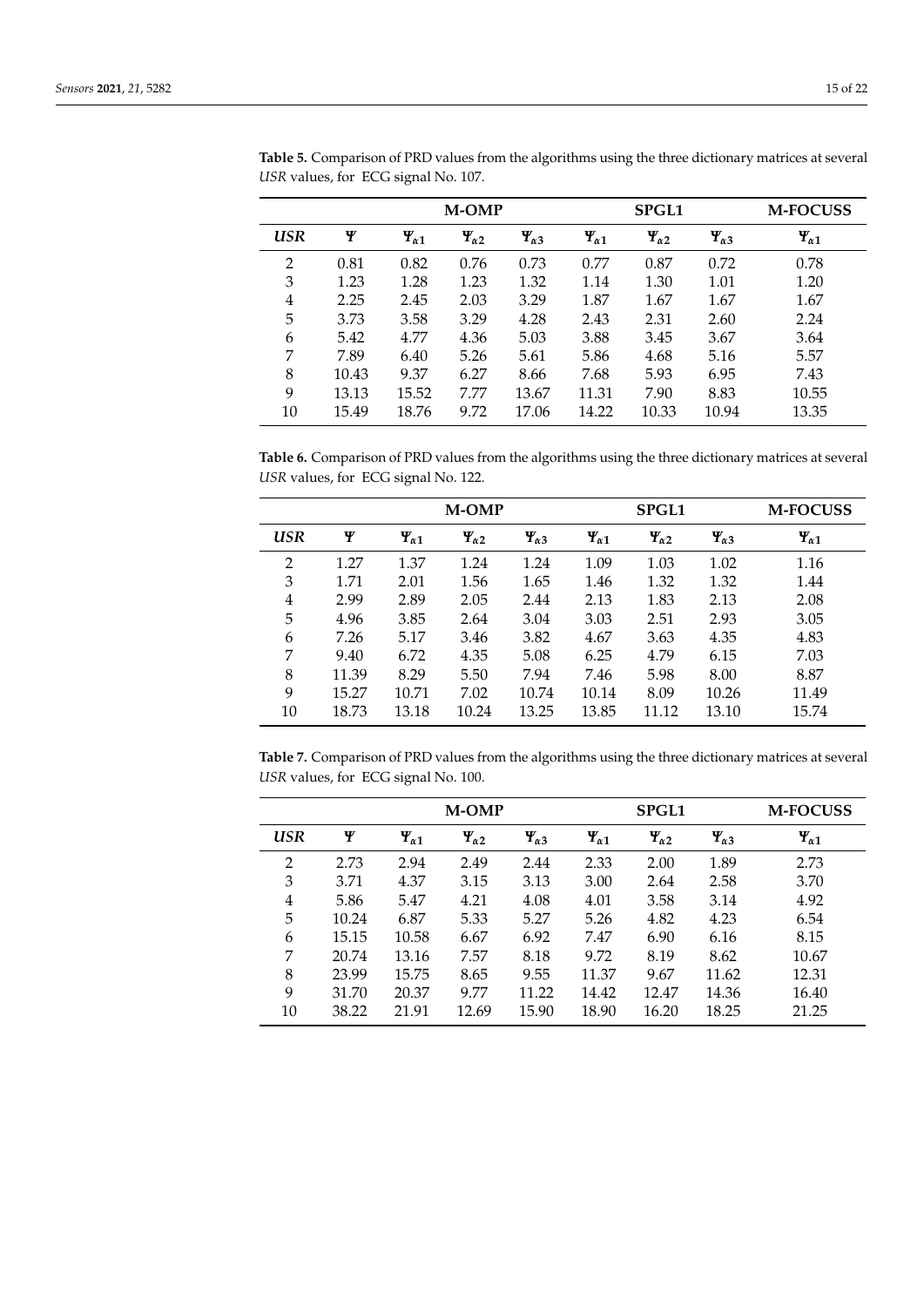|                |       |                   | <b>M-OMP</b>      |                   |                   | <b>SPGL1</b>      |                   | <b>M-FOCUSS</b>   |
|----------------|-------|-------------------|-------------------|-------------------|-------------------|-------------------|-------------------|-------------------|
| USR            | Ψ     | $\Psi_{\alpha 1}$ | $\Psi_{\alpha 2}$ | $\Psi_{\alpha 3}$ | $\Psi_{\alpha 1}$ | $\Psi_{\alpha 2}$ | $\Psi_{\alpha 3}$ | $\Psi_{\alpha 1}$ |
| $\overline{2}$ | 1.96  | 1.95              | 1.81              | 1.87              | 1.92              | 1.85              | 1.83              | 1.95              |
| 3              | 2.77  | 2.71              | 2.56              | 2.50              | 2.64              | 2.51              | 2.39              | 2.78              |
| 4              | 4.16  | 4.44              | 4.03              | 3.84              | 3.70              | 3.80              | 3.76              | 3.54              |
| 5              | 7.83  | 7.81              | 5.79              | 6.38              | 5.80              | 6.27              | 6.35              | 5.41              |
| 6              | 11.36 | 11.81             | 8.81              | 9.37              | 8.98              | 9.74              | 8.87              | 8.37              |
| 7              | 14.77 | 15.86             | 12.23             | 11.54             | 11.52             | 13.28             | 12.63             | 10.49             |
| 8              | 18.18 | 19.70             | 13.93             | 13.38             | 14.20             | 16.32             | 16.09             | 12.46             |
| 9              | 27.30 | 27.35             | 21.02             | 17.04             | 19.22             | 23.66             | 20.49             | 17.46             |
| 10             | 36.01 | 37.05             | 29.02             | 21.48             | 28.24             | 29.34             | 24.54             | 27.41             |

<span id="page-15-2"></span>**Table 8.** Comparison of PRD values from the algorithms using the three dictionary matrices at several *USR* values, for ECG signal No. 101.

<span id="page-15-0"></span>**Table 9.** Comparison of PRD values from the algorithms using the three dictionary matrices at several *USR* values, for ECG signal No. 106.

|     |       |                   | <b>M-OMP</b>      |                   |                   | <b>SPGL1</b>      |                   | <b>M-FOCUSS</b>   |
|-----|-------|-------------------|-------------------|-------------------|-------------------|-------------------|-------------------|-------------------|
| USR | Ψ     | $\Psi_{\alpha 1}$ | $\Psi_{\alpha 2}$ | $\Psi_{\alpha 3}$ | $\Psi_{\alpha 1}$ | $\Psi_{\alpha 2}$ | $\Psi_{\alpha 3}$ | $\Psi_{\alpha 1}$ |
| 2   | 1.66  | 1.63              | 1.50              | 1.55              | 1.65              | 1.59              | 1.56              | 1.65              |
| 3   | 2.34  | 2.35              | 1.87              | 2.01              | 2.32              | 2.11              | 2.12              | 2.34              |
| 4   | 3.86  | 3.50              | 2.52              | 3.04              | 3.39              | 3.00              | 2,95              | 3.21              |
| 5   | 6.09  | 4.95              | 3.15              | 3.91              | 5.11              | 4.17              | 4.60              | 4.36              |
| 6   | 8.33  | 6.63              | 3.97              | 5.36              | 7.04              | 6.01              | 6.96              | 6.04              |
| 7   | 11.00 | 8.75              | 5.06              | 7.01              | 9.23              | 8.98              | 9.74              | 7.76              |
| 8   | 14.06 | 10.36             | 6.23              | 8.96              | 11.42             | 10.88             | 12.11             | 9.44              |
| 9   | 18.46 | 13.64             | 9.09              | 12.70             | 15.62             | 15.17             | 17.20             | 12.68             |
| 10  | 22.40 | 17.53             | 14.78             | 16.87             | 20.10             | 21.54             | 21.34             | 17.13             |

<span id="page-15-1"></span>**Table 10.** Comparison of PRD values from the algorithms using the three dictionary matrices at several *USR* values, for ECG signal No. 112.

|                |       |                   | <b>M-OMP</b>      |                   |                   | <b>SPGL1</b>      | <b>M-FOCUSS</b>   |                   |
|----------------|-------|-------------------|-------------------|-------------------|-------------------|-------------------|-------------------|-------------------|
| <b>USR</b>     | Ψ     | $\Psi_{\alpha 1}$ | $\Psi_{\alpha 2}$ | $\Psi_{\alpha 3}$ | $\Psi_{\alpha 1}$ | $\Psi_{\alpha 2}$ | $\Psi_{\alpha 3}$ | $\Psi_{\alpha 1}$ |
| 2              | 2.49  | 2.50              | 2.30              | 2.47              | 2.31              | 2.18              | 2.13              | 1.83              |
| 3              | 3.13  | 3.24              | 2.80              | 3.13              | 2.90              | 2.76              | 2.65              | 2.47              |
| $\overline{4}$ | 5.06  | 4.55              | 3.68              | 4.42              | 4.31              | 3.88              | 3.80              | 3.49              |
| 5              | 8.02  | 5.67              | 4.76              | 5.68              | 5.95              | 5.14              | 5.42              | 5.24              |
| 6              | 11.83 | 7.06              | 5.88              | 6.90              | 7.73              | 6.61              | 7.21              | 7.85              |
| 7              | 14.73 | 8.89              | 7.19              | 8.31              | 9.56              | 8.45              | 9.26              | 10.27             |
| 8              | 16.81 | 9.60              | 7.72              | 9.60              | 10.80             | 9.84              | 11.30             | 12.12             |
| 9              | 21.17 | 10.90             | 9.02              | 12.33             | 13.22             | 12.72             | 13.62             | 14.74             |
| 10             | 26.74 | 13.64             | 10.06             | 14.43             | 17.11             | 16.15             | 16.07             | 18.23             |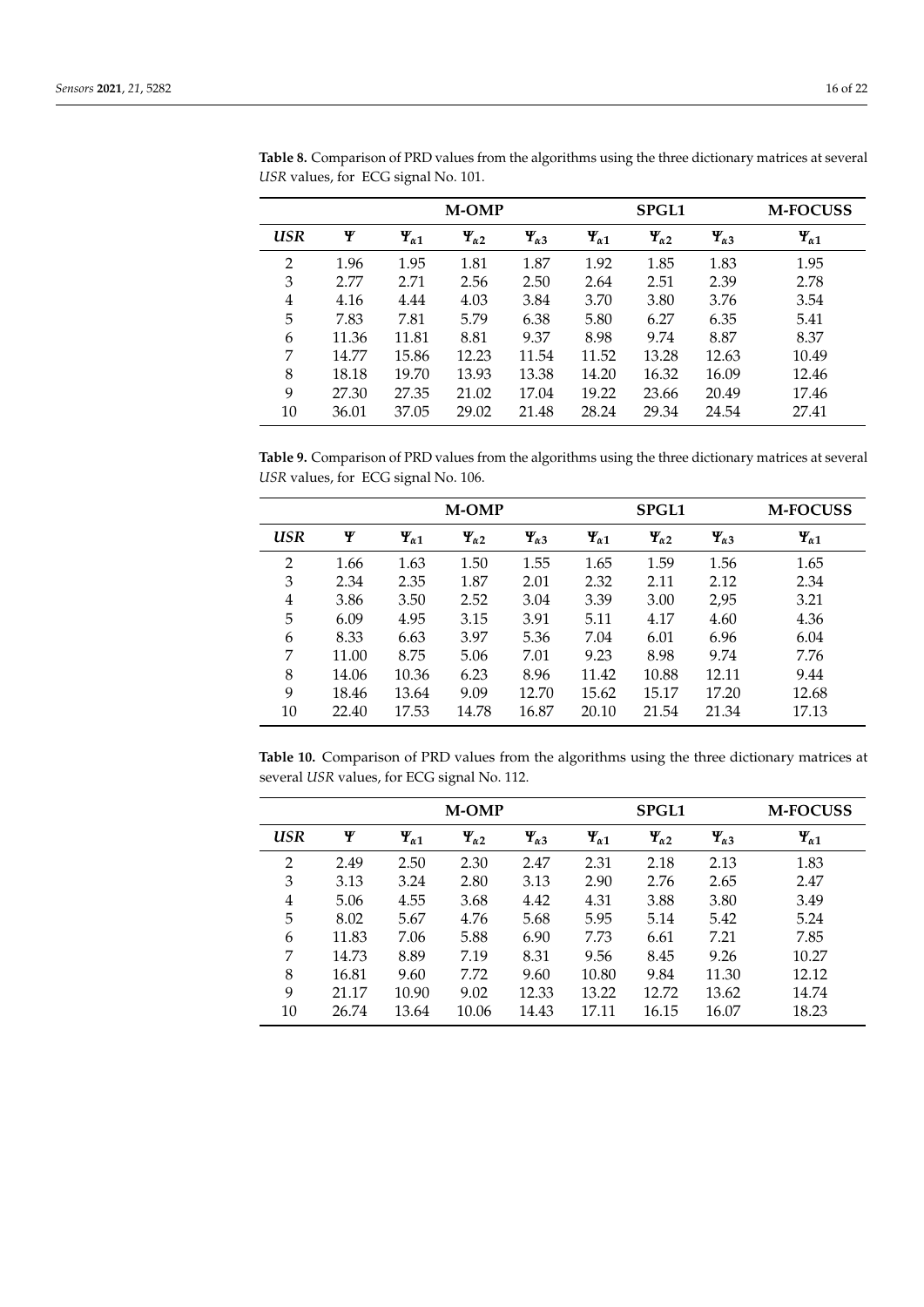|                |       |                   | <b>M-OMP</b>      |                   |                   | <b>SPGL1</b>      |                   | <b>M-FOCUSS</b>   |
|----------------|-------|-------------------|-------------------|-------------------|-------------------|-------------------|-------------------|-------------------|
| USR            | Ψ     | $\Psi_{\alpha 1}$ | $\Psi_{\alpha 2}$ | $\Psi_{\alpha 3}$ | $\Psi_{\alpha 1}$ | $\Psi_{\alpha 2}$ | $\Psi_{\alpha 3}$ | $\Psi_{\alpha 1}$ |
| $\overline{2}$ | 1.15  | 1.10              | 1.00              | 1.09              | 1.05              | 0.99              | 0.99              | 1.15              |
| 3              | 1.75  | 1.55              | 1.27              | 1.48              | 1.41              | 1.35              | 1.35              | 1.17              |
| 4              | 2.97  | 2.15              | 1.72              | 2.39              | 1.96              | 1.93              | 2.03              | 1.6               |
| 5              | 6.30  | 3.07              | 2.48              | 4.32              | 3.22              | 3.19              | 3.62              | 2.37              |
| 6              | 11.15 | 4.13              | 3.13              | 6.57              | 4.82              | 6.02              | 6.79              | 3.70              |
| 7              | 15.96 | 5.35              | 5.59              | 8.67              | 9.13              | 11.55             | 9.47              | 4.89              |
| 8              | 18.54 | 6.88              | 9.37              | 9.93              | 13.73             | 13.09             | 12.74             | 5.23              |
| 9              | 27.48 | 7.34              | 16.44             | 13.68             | 21.61             | 20.87             | 18.69             | 8.67              |
| 10             | 32.79 | 15.51             | 21.36             | 16.74             | 30.78             | 25.53             | 23.22             | 15.61             |

<span id="page-16-0"></span>**Table 11.** Comparison of PRD values from the algorithms using the three dictionary matrices at several *USR* values, for ECG signal no. 113.

The first column of all tables represents the *USR* value chosen for the compression of the ECG signal. The second column contains the *PRD* value, obtained using the unoptimized dictionary matrix expressed as [\(9\)](#page-7-1) as in [\[18\]](#page-20-14). In the subsequent columns, the *PRD* values achieved using the matrices optimized by means of the proposed method are reported. In particular,  $\Psi_{\alpha 1}$ ,  $\Psi_{\alpha 2}$  and  $\Psi_{\alpha 3}$  are obtained, starting from  $\Psi_1$ ,  $\Psi_2$  and  $\Psi_3$ , respectively. For *USR* values of 2 and 3, the performance obtained with the optimized matrices are comparable with that obtained with the unoptimized one. The situation changes when taking into account higher values of *USR*. A significant reduction in the *PRD* can be observed with the optimized dictionaries. By assessing the overall performance, the best results are achieved by  $\Psi_{\alpha}$ <sup>2</sup> followed by  $\Psi_{\alpha}$ <sup>2</sup> and  $\Psi_{\alpha}$ <sup>1</sup> for M-OMP and by  $\Psi_{\alpha}$ <sup>2</sup> for SPGL1 with M-FOCUSS right behind. In particular, the M-OMP exhibits the lowest values of PRD, with the matrix *Ψα***<sup>2</sup>** for signals Nos. 105 (Table [2\)](#page-13-0), No. 107 (Table [5\)](#page-14-0), No. 122 (Table [6\)](#page-14-1), No. 100 (Table [7\)](#page-14-2), No. 106 (Table [9\)](#page-15-0) and No. 112 (Table [10\)](#page-15-1), with the matrix *Ψα***<sup>3</sup>** for signals No. 103 (Table [3\)](#page-13-1), No. 102 (Table [4\)](#page-13-2), No. 101 (Table [8\)](#page-15-2) and with the matrix *Ψα***<sup>1</sup>** for signals No. 113 (Table [11\)](#page-16-0). The second lowest values of PRD are achieved by the SPGL1 with the matrix *Ψα***<sup>2</sup>** for the signal Nos. 103, 107, 122 and 100, with the matrix *Ψα***<sup>1</sup>** for signal Nos. 101 while for signal No. 112 the two matrices exhibit comparable results. Lastly, M-FOCUSS exhibits the second lowest values of PRD for signals Nos. 102, 106 and 113. By taking into account the *PRD* values achieved by the utilized algorithms, the best performance is obtained by deploying the M-OMP algorithm with the *Ψ***<sup>2</sup>** dictionary for ECG signal No. 105, (Table [2\)](#page-13-0) where it is possible to remain below the 9% threshold with an *USR* of 10, while the worst was obtained for ECG signal No. 101, where the maximum possible exploitable value of the *USR* is 6. In order to show the range of the obtained PRDs, Table [12](#page-16-1) reports, for each *USR*, the lowest and highest obtained PRDs among the considered signals.

<span id="page-16-1"></span>**Table 12.** Lowest and highest PRD values obtained by the M-OMP algorithm with *Ψα***<sup>2</sup>** among the considered signals vs. *USR*.

|            |                         | USR          |              |              |              |               |               |               |               |
|------------|-------------------------|--------------|--------------|--------------|--------------|---------------|---------------|---------------|---------------|
| Signal No. | $\overline{\mathbf{2}}$ | 3            | 4            | 5            | 6            |               |               |               | 10            |
| 105<br>101 | 1.39<br>1.81            | 1.69<br>2.56 | 2.06<br>4.03 | 2.50<br>5.79 | 3.21<br>8.81 | 3.54<br>12.23 | 4.11<br>13.93 | 5.58<br>21.02 | 7.84<br>29.02 |

In Table [13,](#page-17-1) a comparison between the proposed method and the ECG compression techniques based on CS presented in [\[5,](#page-20-3)[14\]](#page-20-10) is reported. All the results have been obtained using the signal No. 117. It is possible to observe that the proposed method exhibits lower values of the PRDN for *USR*s lower than 8. The method in [\[14\]](#page-20-10) achieves better results than the proposed one for *USR*s greater than 8. However, the obtained values of PRDN are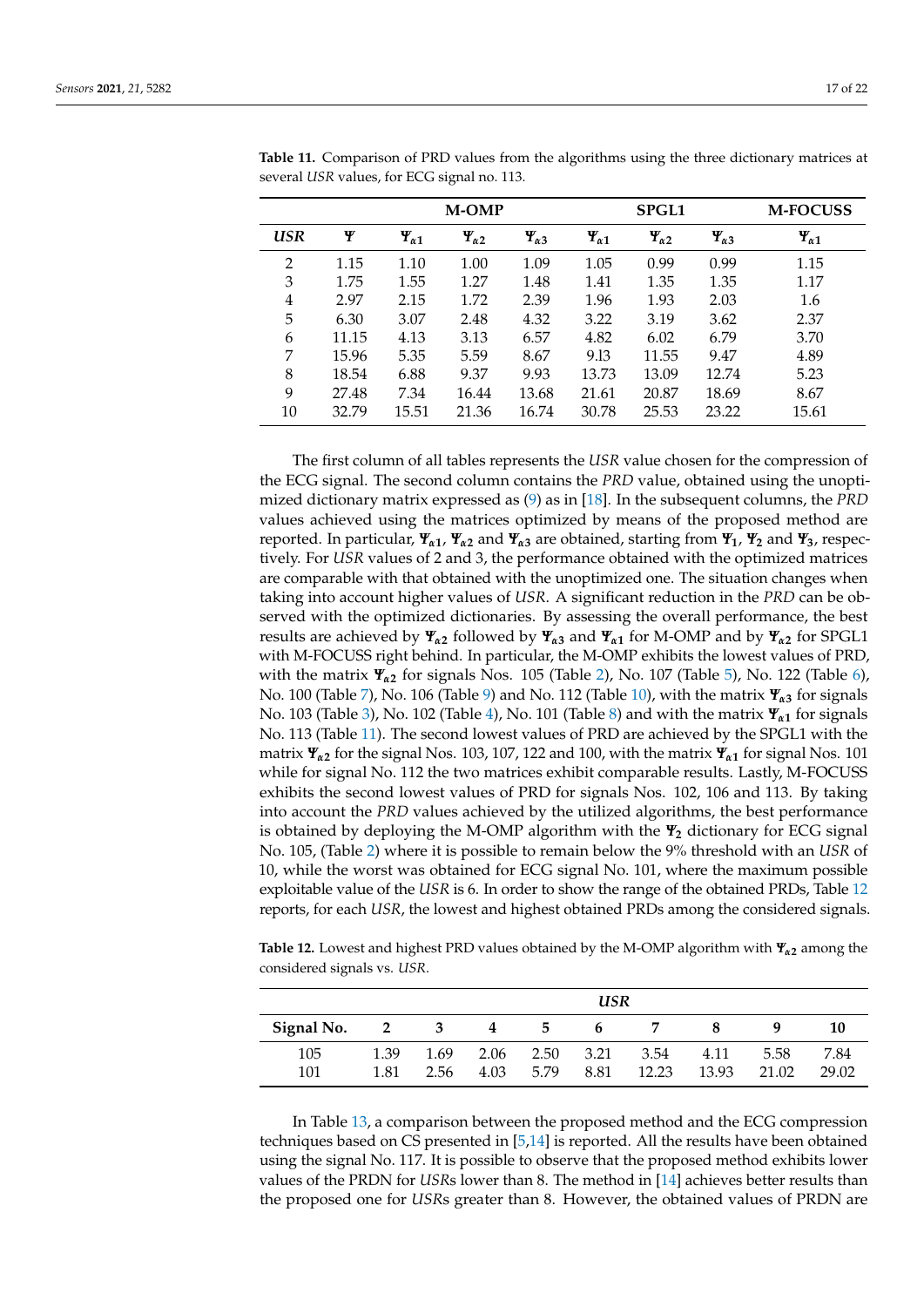high, such that the clinical content of the signal could be compromised. This makes such *USR*s not practically usable. In Figure [7,](#page-18-2) the best performance exhibited by the proposed method is compared with the one presented in [\[15\]](#page-20-11). The authors implemented a CS-based reconstruction method for ECG signals based on dictionary learning with the possibility of updating the matrix if the reconstruction error is too high. Even by considering this additional feature, the proposed method exhibits a better performance.

<span id="page-17-1"></span>**Table 13.** Performance comparison between the proposed method and the reconstruction techniques presented in [\[5,](#page-20-3)[14\]](#page-20-10) on signal number 117.

|                       | <b>USR</b>     | <b>PRDN</b> |
|-----------------------|----------------|-------------|
| Mamaganian et al. [5] | 4              | 15          |
|                       | 10             | $>45$       |
| Fira et al. [14]      | $\overline{4}$ | 7.20        |
|                       | 8              | 10.96       |
|                       | 10             | 12.67       |
| Proposed Method       | 4              | 3.83        |
|                       | 8              | 11.76       |
|                       | 10             | 17.73       |

<span id="page-17-0"></span>

**Figure 4.** *PRD* values at every iteration of M-FOCUSS for *USR* = 9 for the MIT-BIH arrhythmia database signal No. 122.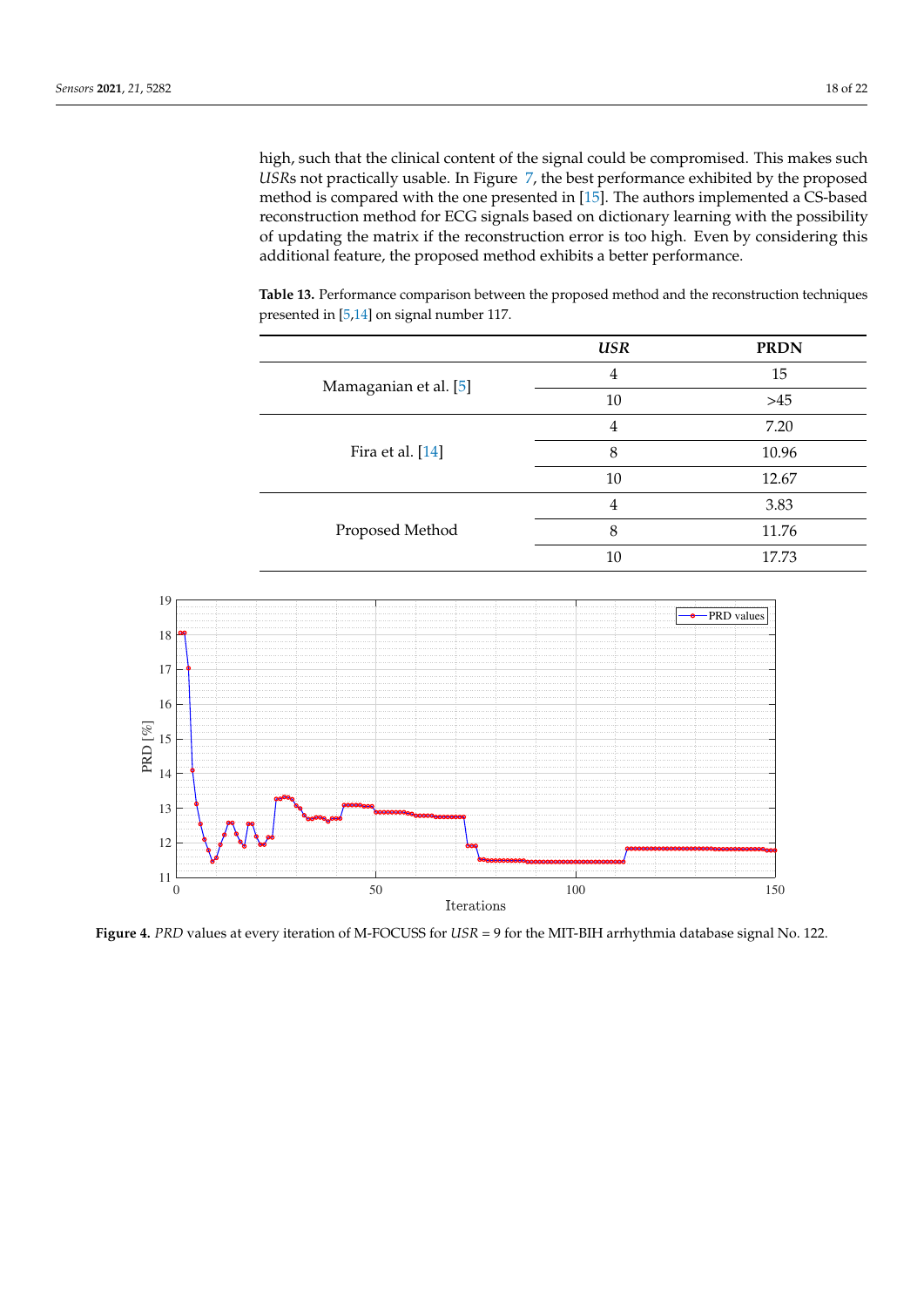<span id="page-18-1"></span>

<span id="page-18-0"></span>**Figure 5.** *PRD* values for several values of the Residual Threshold of the M-OMP for *USR* = 9 for the MIT-BIH arrhythmia database signal No. 122.



<span id="page-18-2"></span>**Figure 6.** *PRD* values for several values of *σ* of SGPL1 for *USR* = 9 for the MIT-BIH arrhythmia database signal No. 122.



**Figure 7.** *PRD* value comparison between the proposed method and the method proposed in [\[15\]](#page-20-11).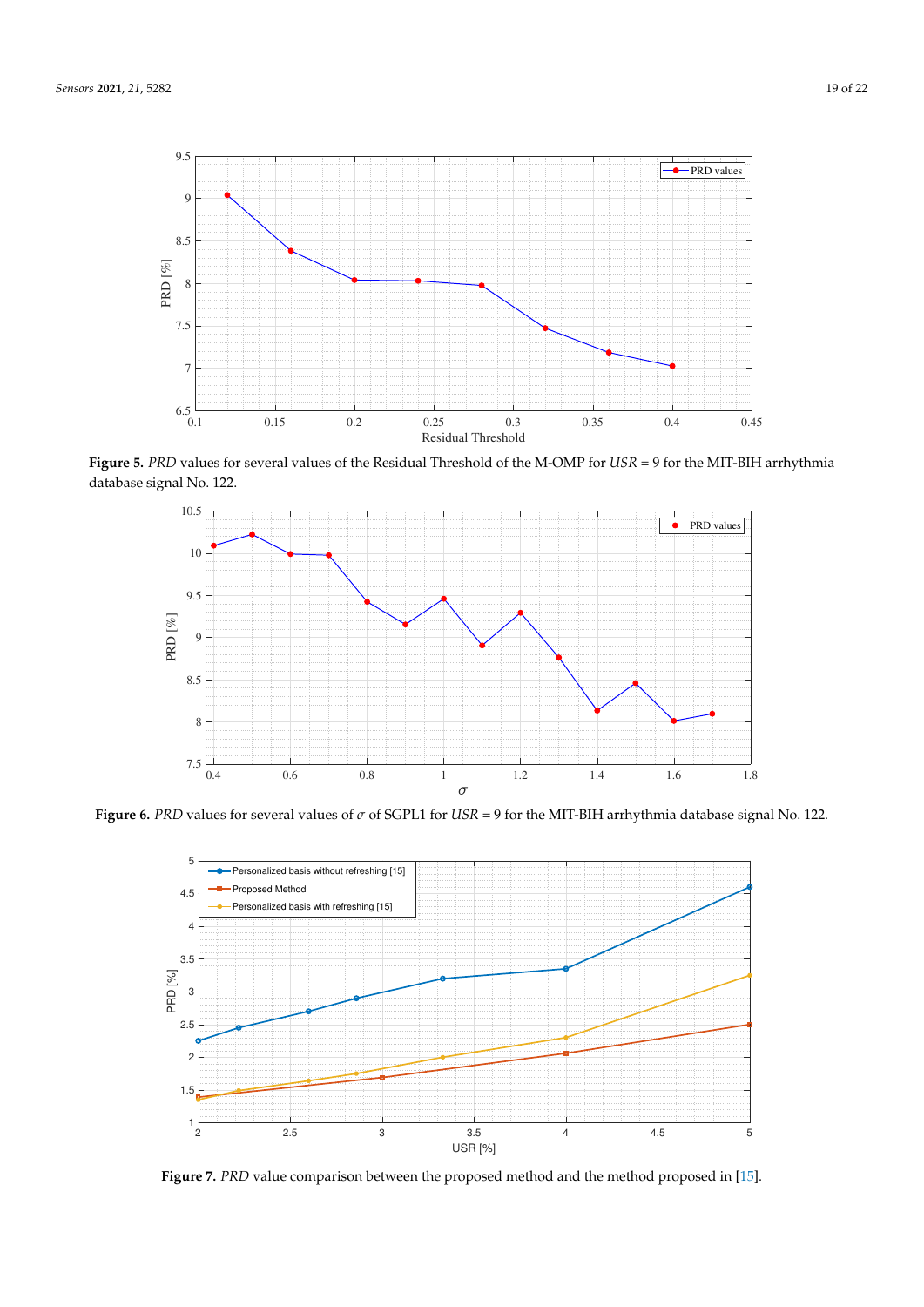# <span id="page-19-0"></span>**5. Conclusions**

In this paper, a new approach for the optimization of a dictionary used in real-time ECG signal compression and reconstruction system based on CS was presented. The proposed approach is an alternative to fully data driven dictionary optimization methods, where the dictionary is constructed from the training data, and utilizes an overcomplete wavelet dictionary that is reduced by means of dictionary optimization algorithm, in order to leave only the highest impact columns for the purpose of the reconstruction of the ECG signals. Furthermore, in order to exploit the different scaling features of the ECG waves, an alignment of the frames according to the R-peak was used. Starting from an unoptimized dictionary matrix expressed by the Mexican Hat function using three different combination of its parameters, the proposed method includes a *Training Phase* where three different algorithms have been used for the dictionary optimization: M-OMP, SPGL1 and M-FOCUSS. The training phase also includes an experimental tuning of the convergence parameter of each algorithm, in order to ensure the most suitable condition for the optimization of the dictionary and the reconstruction of the ECG signals. The paper presented highlights the advantages of using an optimized dictionary matrix, assesses the influence of convergence parameters on the algorithms, and, therefore, on the dictionary optimization, and evaluates the performances of the proposed method with different optimization algorithms by comparing the results of the proposed method with other state of the art methods. The optimization allows one to reach a much higher performance due to the elimination of redundant columns from the dictionary and by decreasing the domain in which the reconstruction OMP algorithm works. Moreover, the introduced tuning stage allows ensuring that each considered algorithm works in its most suitable conditions, thus providing the best reconstruction results. For the performance evaluation of each algorithm, several ECG signals from the PhysioNet MIT-BIH Arrhythmia Database were considered, evaluating the *PRD* for several *USR* values. The analysis demonstrated that: (i) even on abnormal beats, the utilization of an optimized dictionary matrix improves the reconstruction performance of the ECG signals, and (ii) this performance is further increased by the tuning of the convergence parameters, which is fundamental for a correct dictionary optimization. Furthermore, among the considered cases, the best performance on average was achieved by the M-OMP algorithm while using the *Ψα***<sup>2</sup>** dictionary. By comparing the performance of the proposed method with other state of the art methods, it was proven to outperform the other reconstruction methods based on dictionary learning and patient-specific dictionaries, for *USR*s lower than 8.

**Author Contributions:** Conceptualization, L.D.V.; methodology, L.D.V., F.P. and I.T.; software, E.P.; validation, E.P.; writing—original draft preparation, E.P.; writing—review and editing, L.D.V., F.P., S.R. and I.T.; supervision, S.R.; project administration, L.D.V.; funding acquisition, L.D.V. All authors have read and agreed to the published version of the manuscript.

**Funding:** The paper has been supported by the PON project ARS01\_00860 "Ambient-intelligent Tele-monitoring and Telemetry for Incepting & Catering over hUman Sustainability (ATTICUS)", RNA/COR 576347.

**Institutional Review Board Statement:** Not applicable.

**Informed Consent Statement:** Not applicable.

**Data Availability Statement:** MIT-BIH Arrhythmia Database at [https://www.physionet.org/content/](https://www.physionet.org/content/mitdb/1.0.0/) [mitdb/1.0.0/](https://www.physionet.org/content/mitdb/1.0.0/) (accessed on 23 November 2020).

**Acknowledgments:** The Authors would like to thank Prof. Pasquale Daponte for his helpful suggestions in all the phases of this work.

**Conflicts of Interest:** The authors declare no conflict of interest.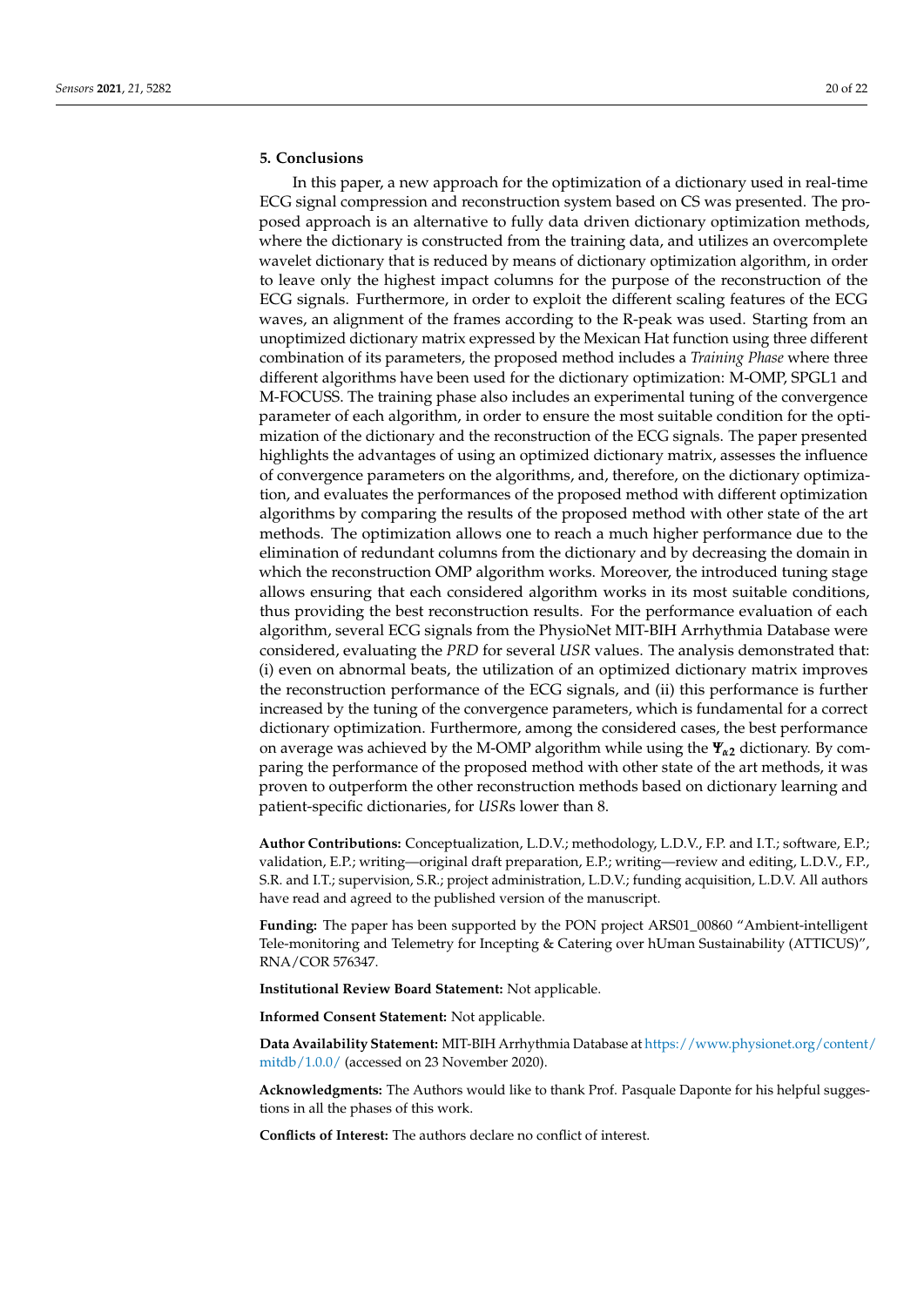# **References**

- <span id="page-20-0"></span>1. Balestrieri, E.; Daponte, P.; De Vito, L.; Picariello, F.; Rapuano, S.; Tudosa, I. A Wi-Fi IoT prototype for ECG monitoring exploiting a novel Compressed Sensing method. *Acta Imeko* **2020**, *9*, 38–45. [\[CrossRef\]](http://doi.org/10.21014/acta_imeko.v9i2.787)
- <span id="page-20-1"></span>2. Jalaleddine, S.M.S.; Hutchens, C.G.; Strattan, R.D.; Coberly, W.A. ECG data compression techniques—A unified approach. *IEEE Trans. Biomed. Eng.* **1990**, *37*, 329–343. [\[CrossRef\]](http://dx.doi.org/10.1109/10.52340) [\[PubMed\]](http://www.ncbi.nlm.nih.gov/pubmed/2186997)
- 3. Ranjeet, K.; Kumar, A.; Pandey, R. ECG Signal Compression Using Different Techniques. In Proceedings of the International Conference on Advances in Computing, Communication and Control (ICAC3), Mumbai, India, 28–29 January 2011; Communications in Computer and Information Science; Unnikrishnan, S., Surve, S., Bhoir, D., Eds.; Springer: Berlin/Heidelberg, Germany, 2011; Volume 125. [\[CrossRef\]](http://dx.doi.org/10.1007/978-3-642-18440-6_29)
- <span id="page-20-2"></span>4. Adochiei, N.; David, V.; Adochiei, F.; Tudosa, I. ECG waves and features extraction using Wavelet Multi-Resolution Analysis. In Proceedings of the 2011 E-Health and Bioengineering Conference (EHB), Iasi, Romania, 24–26 November 2011.
- <span id="page-20-3"></span>5. Mamaghanian, H.; Khaled, N.; Atienza, D.; Vandergheynst, P. Compressed Sensing for Real-Time Energy-Efficient ECG Compression on Wireless Body Sensor Nodes. *IEEE Trans. Biomed. Eng.* **2011**, *58*, 2456–2466. [\[CrossRef\]](http://dx.doi.org/10.1109/TBME.2011.2156795) [\[PubMed\]](http://www.ncbi.nlm.nih.gov/pubmed/21606019)
- <span id="page-20-4"></span>6. Cambareri, V.; Mangia, M.; Pareschi, F.; Rovatti, R.; Setti, G. A Case Study in Low-Complexity ECG Signal Encoding: How Compressing is Compressed Sensing? *IEEE Signal Process. Lett.* **2015**, *22*, 1743–1747. [\[CrossRef\]](http://dx.doi.org/10.1109/LSP.2015.2428431)
- 7. Tropp, J.A.; Laska, J.N.; Duarte, M.F.; Romberg, J.K.; Baraniuk, R.G. Beyond Nyquist: Efficient Sampling of Sparse Bandlimited Signals. *IEEE Trans. Inf. Theory* **2010**, *56*, 520–544. [\[CrossRef\]](http://dx.doi.org/10.1109/TIT.2009.2034811)
- <span id="page-20-21"></span>8. Polania, L.F.; Carrillo, R.E.; Blanco-Velasco, M.; Barner, K.E. Compressed sensing based method for ECG compression. In Proceedings of the 2011 IEEE International Conference on Acoustics, Speech and Signal Processing (ICASSP), Prague, Czech Republic, 22–27 May 2011; pp. 761–764. [\[CrossRef\]](http://dx.doi.org/10.1109/ICASSP.2011.5946515)
- <span id="page-20-5"></span>9. Chae, D.H.; Alem, Y.F.; Durrani, S.; Kennedy, R.A. Performance study of compressive sampling for ECG signal compression in noisy and varying sparsity acquisition. In Proceedings of the 2013 IEEE International Conference on Acoustics, Speech and Signal Processing, Vancouver, BC, Canada, 26–31 May 2013; pp. 1306–1309. [\[CrossRef\]](http://dx.doi.org/10.1109/ICASSP.2013.6637862)
- <span id="page-20-6"></span>10. Ravelomanantsoa, A.; Rabah, H.; Rouane, A. Compressed Sensing: A Simple Deterministic Measurement Matrix and a Fast Recovery Algorithm. *IEEE Trans. Instrum. Meas.* **2015**, *64*, 3405–3413. [\[CrossRef\]](http://dx.doi.org/10.1109/TIM.2015.2459471)
- <span id="page-20-7"></span>11. Mitra, D.; Zanddizari, H.; Rajan, S. Investigation of Kronecker-Based Recovery of Compressed ECG Signal. *IEEE Trans. Instrum. Meas.* **2020**, *69*, 3642–3653. [\[CrossRef\]](http://dx.doi.org/10.1109/TIM.2019.2936776)
- <span id="page-20-8"></span>12. Toši´c, I.; Frossard, P. Dictionary Learning. *IEEE Signal Process. Mag.* **2011**, *28*, 27–38. [\[CrossRef\]](http://dx.doi.org/10.1109/MSP.2010.939537)
- <span id="page-20-9"></span>13. Craven, D.; McGinley, B.; Kilmartin, L.; Glavin, M.; Jones, E. Impact of compressed sensing on clinically relevant metrics for ambulatory ECG monitoring. *Electron. Lett.* **2015**, *51*, 323–325. [\[CrossRef\]](http://dx.doi.org/10.1049/el.2014.4188)
- <span id="page-20-10"></span>14. Fira, M.; Goras, L.; Barabasa, C. Reconstruction of compressed sensed ECG signals using patient specific dictionaries. In Proceedings of the International Symposium on Signals, Circuits and Systems (ISSCS2013), Iasi, Romania, 11–12 July 2013. [\[CrossRef\]](http://dx.doi.org/10.1109/ISSCS.2013.6651246)
- <span id="page-20-11"></span>15. Lin, Y.M.; Chen, Y.; Kuo, H.C. Compressive sensing based ECG telemonitoring with personalized dictionary basis. In Proceedings of the 2015 IEEE Biomedical Circuits and Systems Conference (BioCAS), Atlanta, GA, USA, 22–24 October 2015. [\[CrossRef\]](http://dx.doi.org/10.1109/BioCAS.2015.7348374)
- <span id="page-20-12"></span>16. Nallikuzhy, J.J.; Dandapat, S.; Bashar, M.K. Spatially Enhanced ECG using Patient-Specific Dictionary Learning. In Proceedings of the 2018 IEEE-EMBS Conference on Biomedical Engineering and Sciences (IECBES), Sarawak, Malaysia, 3–6 December 2018; pp. 360–365. [\[CrossRef\]](http://dx.doi.org/10.1109/IECBES.2018.8626665)
- <span id="page-20-13"></span>17. Craven, D.; McGinley, B.; Kilmartin, L.; Glavin, M.; Jones, E. Adaptive Dictionary Reconstruction for Compressed Sensing of ECG Signals. *IEEE J. Biomed. Health Inform.* **2017**, *21*, 645–654. [\[CrossRef\]](http://dx.doi.org/10.1109/JBHI.2016.2531182) [\[PubMed\]](http://www.ncbi.nlm.nih.gov/pubmed/26890933)
- <span id="page-20-14"></span>18. Balestrieri, E.; De Vito, L.; Iadarola, G.; Picariello, F.; Tudosa, I. A novel Compressive Sampling method for ECG wearable measurement systems. *Measurement* **2021**, *167*, 108259. [\[CrossRef\]](http://dx.doi.org/10.1016/j.measurement.2020.108259)
- <span id="page-20-15"></span>19. MAX30001 Ultra-Low-Power, Single-Channel Integrated Biopotential (ECG, R-to-R, and Pace Detection) and Bioimpedance (BioZ) AFE by Maxim Integrated. Available online: <https://datasheets.maximintegrated.com/en/ds/MAX30001.pdf> (accessed on 11 November 2020).
- <span id="page-20-16"></span>20. Picariello, E.; Balestrieri, E.; Picariello, F.; Rapuano, S.; Tudosa, I.; Vito, L.D.V. A New Method for Dictionary Matrix Optimization in ECG Compressed Sensing. In Proceedings of the 2020 IEEE International Symposium on Medical Measurements and Applications (MeMeA), Bari, Italy, 1 June–1 July 2020; pp. 1–6. [\[CrossRef\]](http://dx.doi.org/10.1109/MeMeA49120.2020.9137165)
- <span id="page-20-17"></span>21. MIT-BIH Arrhythmia Database. 2005. Available online: <https://www.physionet.org/physiobank/database/mitdb/> (accessed on 11 November 2020).
- <span id="page-20-18"></span>22. Balestrieri, E.; Boldi, F.; Colavita, A.R.; De Vito, L.; Laudato, G.; Oliveto, R.; Picariello, F.; Rivaldi, S.; Scalabrino, S.; Torchitti, P.; et al. The architecture of an innovative smart T-shirt based on the Internet of Medical Things paradigm. In Proceedings of the 2019 IEEE International Symposium on Medical Measurements and Applications (MeMeA), Istanbul, Turkey, 26–28 June 2019. [\[CrossRef\]](http://dx.doi.org/10.1109/MeMeA.2019.8802143)
- <span id="page-20-19"></span>23. Candes, E.J.; Wakin, M.B. An Introduction To Compressive Sampling. *IEEE Signal Process. Mag.* **2008**, *25*, 21–30. [\[CrossRef\]](http://dx.doi.org/10.1109/MSP.2007.914731)
- <span id="page-20-20"></span>24. Craven, D.; McGinley, B.; Kilmartin, L.; Glavin, M.; Jones, E. Compressed Sensing for Bioelectric Signals: A Review. *IEEE J. Biomed. Health Inform.* **2015**, *19*, 529–540. [\[CrossRef\]](http://dx.doi.org/10.1109/JBHI.2014.2327194) [\[PubMed\]](http://www.ncbi.nlm.nih.gov/pubmed/24879647)
- <span id="page-20-22"></span>25. Candes, E.J.; Romberg, J.; Tao, T. Robust uncertainty principles: Exact signal reconstruction from highly incomplete frequency information. *IEEE Trans. Inf. Theory* **2006**, *52*, 489–509. [\[CrossRef\]](http://dx.doi.org/10.1109/TIT.2005.862083)